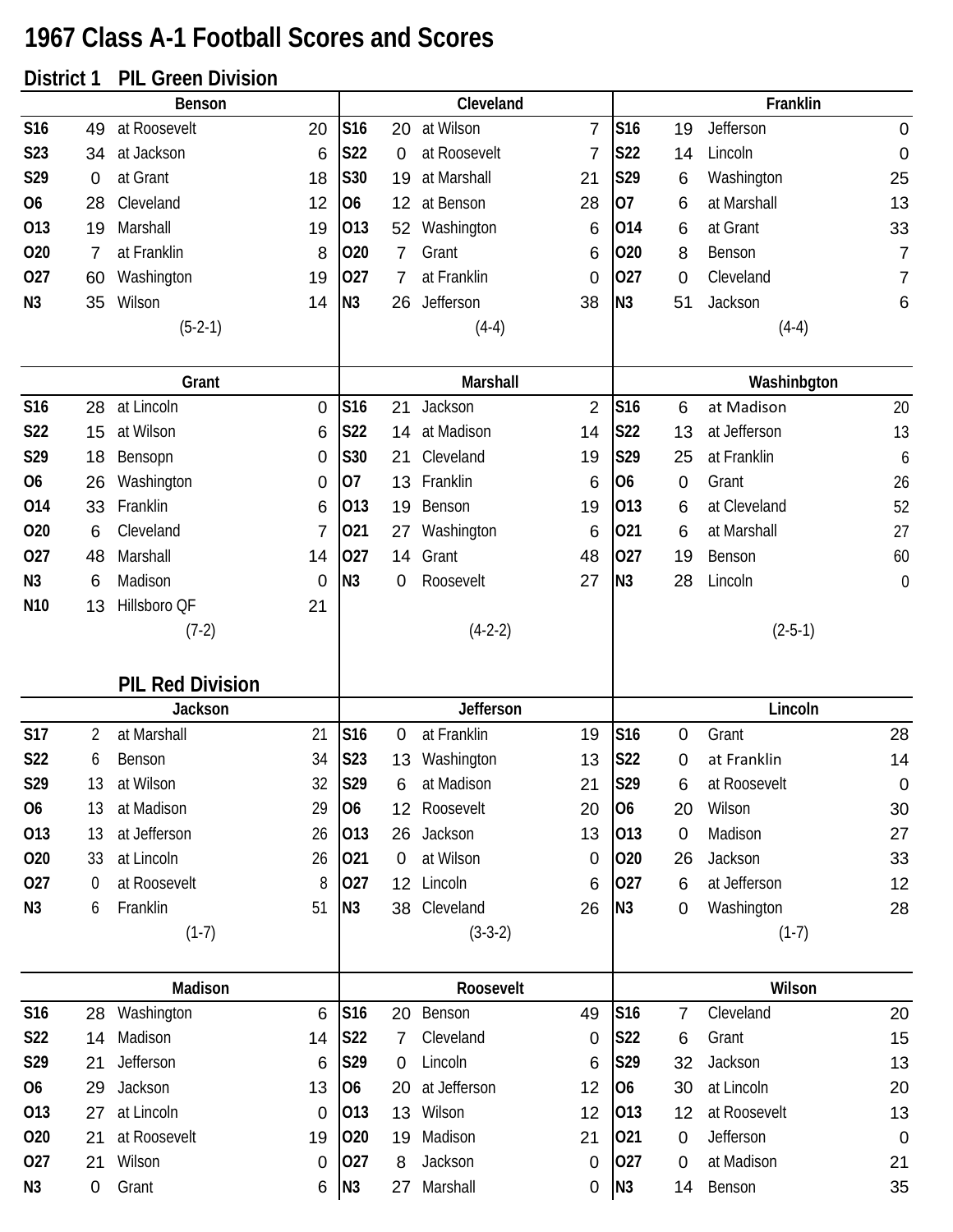| $(6-1-1)$       |           |                          |                | $(5-3)$         |                 |                   |       | $(2-5-1)$       |    |                   |                |  |
|-----------------|-----------|--------------------------|----------------|-----------------|-----------------|-------------------|-------|-----------------|----|-------------------|----------------|--|
|                 |           |                          |                |                 |                 |                   |       |                 |    |                   |                |  |
| District 2      |           |                          |                |                 |                 |                   |       |                 |    |                   |                |  |
|                 |           | Canby                    |                |                 |                 |                   |       |                 |    | Estacfada         |                |  |
| S <sub>8</sub>  | 13        | Reynolds                 | $\mathbf 0$    |                 |                 |                   |       | S <sub>8</sub>  | 7  | Jesuit            | 33             |  |
| <b>S15</b>      | 7         | Wy'east                  | 18             |                 |                 |                   |       | <b>S15</b>      | 14 | Sandy             | $6\,$          |  |
| S <sub>22</sub> | 54        | Molalla                  | 14             |                 |                 |                   |       | S22             | 20 | Silverton         | 26             |  |
| S29             | 13        | Sandy                    | 7              |                 |                 |                   |       | S29             | 0  | <b>The Dalles</b> | 26             |  |
| O <sub>6</sub>  | 19        | <b>The Dalles</b>        | 6              |                 |                 |                   |       | <b>O6</b>       | 0  | Reynolds          | $\overline{7}$ |  |
| 013             | 20        | Estacada                 | $\mathbf 0$    |                 |                 |                   |       | 013             | 0  | Canby             | 20             |  |
| 020             | 6         | Parkrose                 | 47             |                 |                 |                   |       | 020             | 6  | Wy'east           | 19             |  |
| 027             | 28        | Jesuit                   | 39             |                 |                 |                   |       | 027             | 0  | Parkrose          | 25             |  |
| N <sub>3</sub>  | 39        | Silverton                | 24             |                 |                 |                   |       | N <sub>3</sub>  | 7  | Molalla           | 33             |  |
|                 |           | $(6-3)$                  |                |                 |                 |                   |       |                 |    | $(1-8)$           |                |  |
|                 |           | <b>Jesuit</b>            |                |                 |                 | Molalla           |       |                 |    | Parkrose          |                |  |
| S <sub>8</sub>  | 33        | Estacada                 | $\overline{7}$ | S <sub>8</sub>  | 20              | Sandy             | 27    | S <sub>8</sub>  | 41 | Silverton         | $\mathbf 0$    |  |
| <b>S15</b>      | 22        | Silverton                | $\mathbf 0$    | S <sub>15</sub> | 0               | <b>The Dalles</b> | 20    | <b>S15</b>      | 27 | Reynolds          | 13             |  |
| S22             | 19        | Reynolds                 | 0              | <b>S22</b>      | 14              | Canby             | 54    | <b>S22</b>      | 13 | Wy'east           | $\mathbf 0$    |  |
| S29             | 27        | Wy'east                  | 7              | S29             | $\mathbf 0$     | Parkrose          | 29    | S29             | 29 | Molalla           | $\mathbf 0$    |  |
| <b>O6</b>       | 34        | Molalla                  | 7              | <b>O6</b>       | $\overline{7}$  | Jesuit            | 34    | O <sub>6</sub>  | 20 | Sandy             | $\pmb{0}$      |  |
| 013             | 27        | Sandy                    | 6              | 013             | 13              | Silverton         | 0     | 013             | 17 | <b>The Dalles</b> | $\pmb{0}$      |  |
| 020             | 33        | The Dalles               | 7              | 020             | 6               | Reynolds          | 28    | 020             | 47 | Canby             | $\,6$          |  |
| 027             | 39        | Canby                    | 28             | 027             | 0               | Wy'east           | 12    | 027             | 25 | Estacada          | $\mathbf 0$    |  |
| N3              | 14        | Parkrose                 | 0              | N <sub>3</sub>  | 33              | Estacada          | 7     | N <sub>3</sub>  | 0  | Jesuit            | 14             |  |
| N <sub>10</sub> | 14        | <b>Baker QF</b>          | 14             |                 |                 | $(2-7)$           |       |                 |    | $(8-1)$           |                |  |
|                 |           | (Jesuit yardage 402-276) |                |                 |                 |                   |       |                 |    |                   |                |  |
| N <sub>17</sub> | 6         | Hillsboro SF             | 3              |                 |                 |                   |       |                 |    |                   |                |  |
| N <sub>25</sub> | 14        | <b>Grants Pass F</b>     | 14             |                 |                 |                   |       |                 |    |                   |                |  |
|                 |           | (co-champions)           |                |                 |                 |                   |       |                 |    |                   |                |  |
|                 |           | $(10-0-2)$               |                |                 |                 |                   |       |                 |    |                   |                |  |
|                 |           | Reynolds                 |                |                 |                 | Sandy             |       |                 |    | Silverton         |                |  |
| S <sub>8</sub>  | $\pmb{0}$ | Canby                    | 13             | S <sub>8</sub>  | 27              | Molalla           | 20    | S <sub>8</sub>  | 0  | Parkrose          | 41             |  |
| <b>S15</b>      | 13        | Parkrose                 | 27             | <b>S15</b>      | 6               | Estacada          | 14    | S <sub>15</sub> | 0  | <b>Jesuit</b>     | 22             |  |
| S22             | 0         | Jesuit                   | 19             | S22             | $\overline{7}$  | <b>The Dalles</b> | 27    | <b>S22</b>      | 26 | Estacada          | 20             |  |
| S29             | 20        | Silverton                | 12             | <b>S29</b>      | $\overline{7}$  | Canby             | 13    | S29             | 12 | Reynolds          | 20             |  |
| <b>O6</b>       | 7         | Estacada                 | $\mathbf 0$    | O <sub>6</sub>  | 0               | Parkrose          | 20    | O <sub>6</sub>  | 7  | Wy'east           | 27             |  |
| 013             | 7         | Wy'east                  | 26             | 013             | 6               | Jesuit            | 27    | 013             | 0  | Molalla           | 13             |  |
| 020             | 28        | Molalla                  | 6              | 020             | 32 <sup>2</sup> | Silverton         | 6     | 020             | 6  | Sandy             | 32             |  |
| 027             | 6         | Sandy                    | 12             | 027             |                 | 12 Reynolds       | $\,6$ | 027             | 0  | The Dalles        | 13             |  |
| N3              | 21        | <b>The Dalles</b>        | 24             | N3              | 21              | Wy'east           | 12    | N3              | 24 | Canby             | 39             |  |
|                 |           | $(3-6)$                  |                |                 |                 | $(4-5)$           |       |                 |    | $(1-8)$           |                |  |
|                 |           | <b>The Dalles</b>        |                |                 |                 |                   |       |                 |    | Wy'east           |                |  |
| S <sub>8</sub>  | 6         | Wy'east                  | 7              |                 |                 |                   |       | S <sub>8</sub>  |    | 7 The Dalles      | $6\,$          |  |
| S15             | 20        | Molalla                  | $\pmb{0}$      |                 |                 |                   |       | <b>S15</b>      |    | 18 Canby          | 7              |  |
|                 |           |                          |                |                 |                 |                   |       |                 |    |                   |                |  |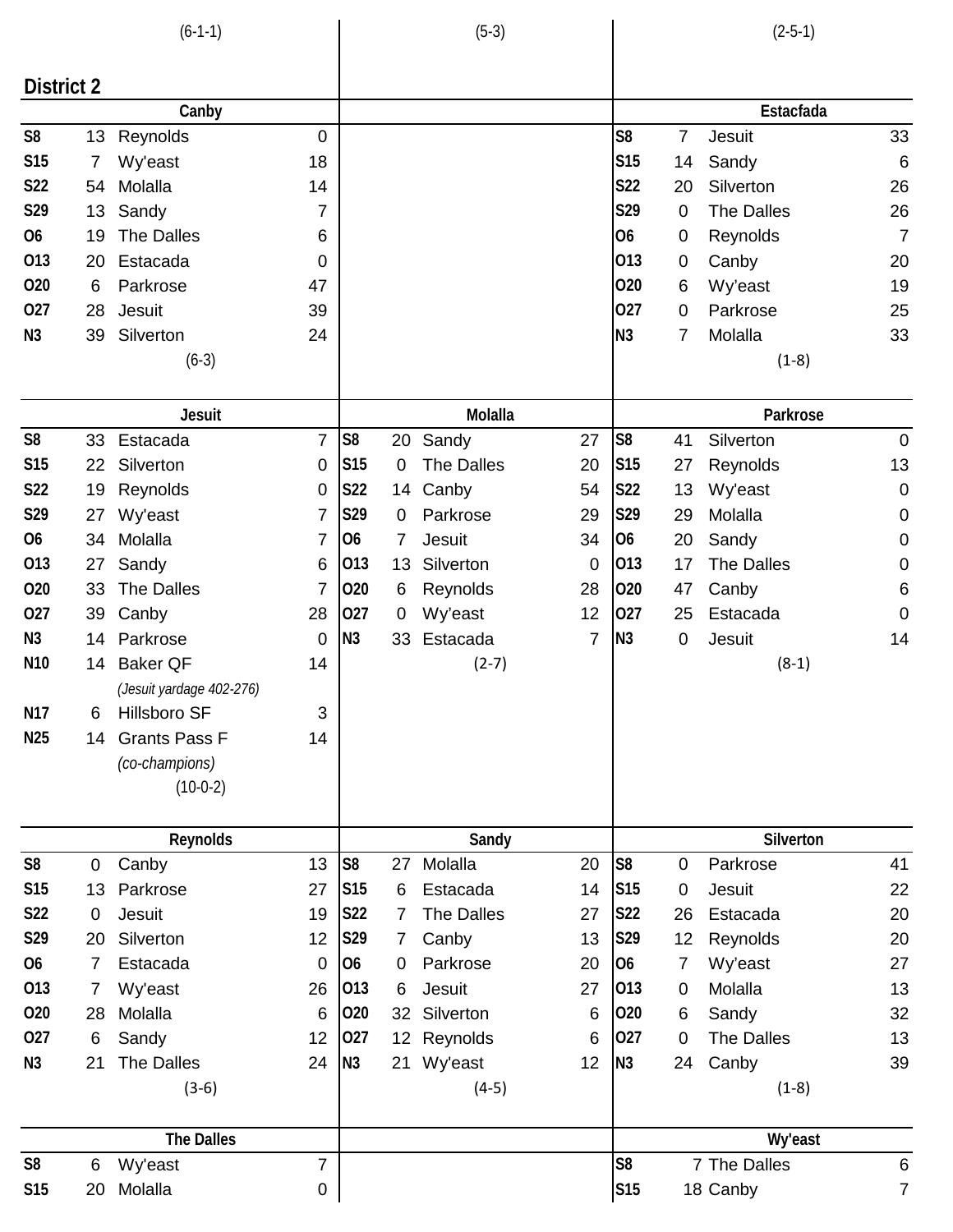| S22             | 27              | Sandy                   | $\overline{7}$ |                 |                 |                         |         |             | <b>S22</b>      |                | 0 Parkrose              | 13               |
|-----------------|-----------------|-------------------------|----------------|-----------------|-----------------|-------------------------|---------|-------------|-----------------|----------------|-------------------------|------------------|
| S29             | 26              | Estacada                | $\mathbf 0$    |                 |                 |                         |         |             | S29             |                | 7 Jesuit                | 27               |
| <b>O6</b>       | 6               | Canby                   | 19             |                 |                 |                         |         |             | <b>O6</b>       |                | 27 Silverton            | $\overline{7}$   |
| 013             | $\mathbf 0$     | Parkrose                | 17             |                 |                 |                         |         |             | 013             |                | 26 Reynolds             | $\overline{7}$   |
| 020             | 7               | Jesuit                  | 33             |                 |                 |                         |         |             | 020             |                | 19 Estacada             | 6                |
| 027             | 13 <sup>2</sup> | Silverton               | $\mathbf 0$    |                 |                 |                         |         |             | 027             |                | 12 Molalla              | $\mathbf 0$      |
| N <sub>3</sub>  |                 | 24 Reynolds             | 21             |                 |                 |                         |         |             | N <sub>3</sub>  |                | 12 Sandy                | 21               |
|                 |                 | $(5-4)$                 |                |                 |                 |                         |         |             |                 |                | $(6-3)$                 |                  |
|                 |                 |                         |                |                 |                 |                         |         |             |                 |                |                         |                  |
| District 3      |                 |                         |                |                 |                 |                         |         |             |                 |                |                         |                  |
|                 |                 | Astoria                 |                |                 |                 |                         |         |             |                 |                | <b>Beaverton</b>        |                  |
| S <sub>8</sub>  | 6               | <b>Baker</b>            | 6              |                 |                 |                         |         |             | S <sub>8</sub>  | 33             | David Douglas           | 26               |
| S <sub>15</sub> | 0               | <b>Beaverton</b>        | 6              |                 |                 |                         |         |             | S <sub>15</sub> | 6              | Astoria                 | $\overline{0}$   |
| S22             | 27              | Milwaukie               | 21             |                 |                 |                         |         |             | <b>S22</b>      | 21             | Clackamas               | 28               |
| S29             | $\mathbf 0$     | <b>Central Catholic</b> | 18             |                 |                 |                         |         |             | S29             | 7              | Medford                 | 14               |
| 06              | 6               | Putnam                  | 0              |                 |                 |                         |         |             | <b>O6</b>       | 12             | Hillsboro               | 27               |
| 013             | 43              | Clackamas               | 0              |                 |                 |                         |         |             | 013             | 19             | Milwaukie               | $\overline{0}$   |
| 020             | 0               | Hillsboro               | 21             |                 |                 |                         |         |             | 020             | 26             | Sunset                  | 19               |
| 027             | 0               | David Douglas           | 21             |                 |                 |                         |         |             | 027             | 7              | Gresham                 | 41               |
| N <sub>3</sub>  | 7               | Gresham                 | 21             |                 |                 |                         |         |             | N <sub>3</sub>  | 19             | Putnam                  | $\overline{7}$   |
|                 |                 | $(3-5-1)$               |                |                 |                 |                         |         |             |                 |                | $(5-4)$                 |                  |
|                 |                 |                         |                |                 |                 |                         |         |             |                 |                |                         |                  |
|                 |                 | Centennial              |                |                 |                 | <b>Central Catholic</b> |         |             |                 |                | Clackamas               |                  |
| S <sub>8</sub>  | 7               | Putnam                  | 27             | S <sub>8</sub>  | 33              | Clackamas               |         | 13          | S8              | 13             | <b>Central Catholic</b> | 33               |
| <b>S15</b>      | 0               | Sunset                  | 26             | S <sub>15</sub> | 0               | Hillsboro               |         | 16          | <b>S15</b>      | 0              | Gresham                 | 14               |
| S22             | 7               | Hillsboro               | 24             | S22             | 32 <sub>2</sub> | Gresham                 |         | 19          | S22             | 28             | <b>Beaverton</b>        | 21               |
| S29             | 14              | Milwaukie               | 32             | S29             |                 | 18 Astoria              |         | $\mathbf 0$ | S29             | 0              | Putnam                  | 12               |
| 06              | 21              | Clackamas               | $\overline{0}$ | 06              | 6               | Sunset                  |         | 27          | 06              | $\overline{0}$ | Centennial              | 21               |
| 013             | 0               | Gresham                 | 40             | 013             | 7               | David Douglas           |         | 10          | 013             | 0              | Astoria                 | 43               |
| 020             | 0               | David Douglas           | 56             | 020             | 28              | Milwaukie               |         | 6           | 020             | 6              | <b>Sweet Home</b>       | 21               |
| 027             | 0               | South Salem             | 46             | 027             | 7               | Putnam                  |         | 0           | 027             | 7              | Sunset                  | 34               |
| N <sub>3</sub>  | 13              | <b>Central Catholic</b> | 38             | N3              | 38              | Centennial              |         | 13          | N <sub>3</sub>  | 6              | Milwaukie               | 21               |
|                 |                 | $(1-8)$                 |                |                 |                 | $(6-3)$                 |         |             |                 |                | $(1-8)$                 |                  |
|                 |                 |                         |                |                 |                 |                         |         |             |                 |                |                         |                  |
|                 |                 | David Douglas           |                |                 |                 | Gresham                 |         |             |                 |                | Hillsboro               |                  |
| S <sub>8</sub>  |                 | 26 Beaverton            | 33             | S <sub>8</sub>  |                 | 6 Hillsboro             |         | 24          | S <sub>8</sub>  | 24             | Gresham                 | 6                |
| <b>S15</b>      |                 | 7 South Salem           | 14             | S <sub>15</sub> |                 | 14 Clackamas            |         | $\mathbf 0$ | S <sub>15</sub> | 16             | Central Catholic        | $\mathbf 0$      |
| <b>S22</b>      |                 | 26 Sunset               | 24             | S22             |                 | 19 Central Catholic     |         | 32          | S22             | 24             | Centennial              | 7                |
| S29             |                 | 7 Gresham               | 12             | S29             |                 | 12 David Douglas        |         | 7           | S29             | 7              | Sunset                  | 7                |
| 06              |                 | 49 Milwaukie            | 32             | 06              |                 | 7 Marshfield            |         | 19          | 06              | 27             | Beaverton               | 12               |
| 013             |                 | 10 Central Catholic     | 7              | 013             |                 | 40 Centennial           |         | 0           | 013             | 20             | West Bremerton (WA)     | $\overline{1}$   |
| 020             |                 | 56 Centennial           | 0              | 020             |                 | 35 Putnam               |         | 0           | 020             | 21             | Astoria                 | $\boldsymbol{0}$ |
| 027             |                 | 21 Astoria              | $\theta$       | 027             |                 | 41 Beaverton            |         | 7           | 027             | 39             | Milwaukie               | 6                |
| N <sub>3</sub>  |                 | 14 Hillsboro            | 14             | N3              |                 | 21 Astoria              |         | 7           | N3              | 14             | David Douglas           | 14               |
|                 |                 | $(5-3-1)$               |                |                 |                 |                         | $(6-3)$ |             | N <sub>10</sub> | 21             | Grant QF                | 13               |
|                 |                 |                         |                |                 |                 |                         |         |             | <b>N17</b>      | 3              | Jesuit SF               | 6                |
|                 |                 |                         |                |                 |                 |                         |         |             |                 |                | $(8-1-2)$               |                  |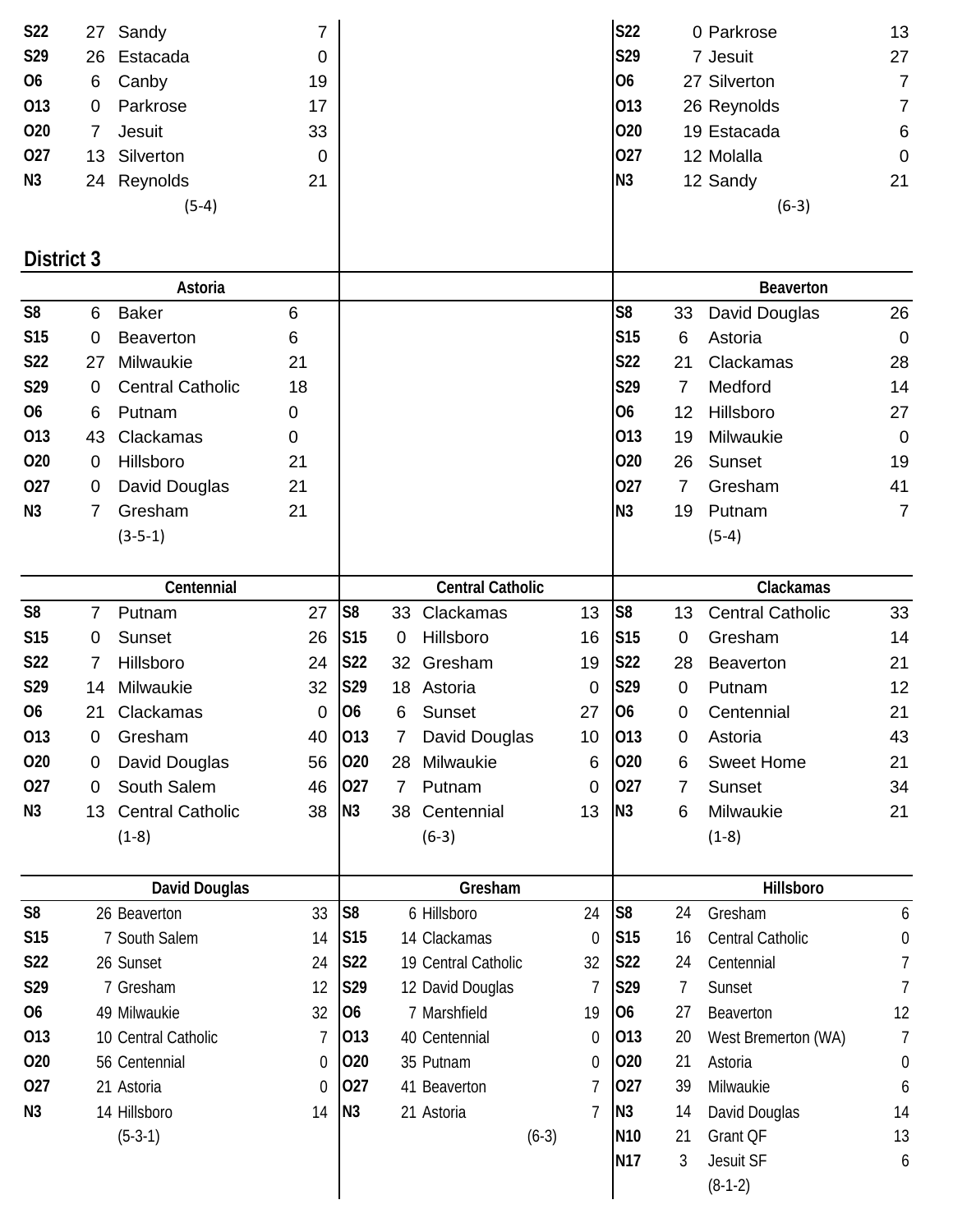|                   |                | Milwaukie           |                |                 |                | Putnam              |    |                |    | <b>Sunset</b>       |                |  |  |
|-------------------|----------------|---------------------|----------------|-----------------|----------------|---------------------|----|----------------|----|---------------------|----------------|--|--|
| S <sub>8</sub>    | 20             | Sunset              | 50             | S <sub>8</sub>  | 21             | Centennial          | 7  | S <sub>8</sub> | 50 | Milwaukie           | 20             |  |  |
| <b>S15</b>        | 20             | Putnam              | 6              | S <sub>15</sub> | 6              | Milwaukie           | 20 | <b>S15</b>     | 26 | Centennial          | $\mathbf 0$    |  |  |
| <b>S22</b>        | 21             | Astoria             | 27             | S22             | 6              | North Salem         | 14 | <b>S22</b>     | 24 | David Douglas       | 26             |  |  |
| S29               | 32             | Centennial          | 14             | S29             | 12             | Clackamas           | 0  | S29            | 7  | Hillsboro           | $\overline{1}$ |  |  |
| O <sub>6</sub>    | 32             | David Douglas       | 49             | O <sub>6</sub>  | 0              | Astoria             | 6  | <b>O6</b>      | 27 | Central Catholic    | 6              |  |  |
| 013               | 0              | Beaverton           | 19             | 013             | 12             | Sunset              | 33 | 013            | 33 | Putnam              | 12             |  |  |
| 020               | 6              | Central Catholic    | 28             | 020             | $\overline{0}$ | Gresham             | 35 | 020            | 19 | Beaverton           | 26             |  |  |
| 027               | 6              | Hillsboro           | 39             | 027             | $\overline{0}$ | Central Catholic    | 7  | 027            | 34 | Clackamas           | $\overline{7}$ |  |  |
| N <sub>3</sub>    | 21             | Clackamas           | 6              | N <sub>3</sub>  | 7              | Beaverton           | 19 | N <sub>3</sub> | 40 | <b>McNary</b>       | 14             |  |  |
|                   |                | $(3-6)$             |                |                 |                | $(2-7)$             |    |                |    | $(6-2-1)$           |                |  |  |
| <b>District 4</b> |                |                     |                |                 |                |                     |    |                |    |                     |                |  |  |
|                   |                | <b>Dallas</b>       |                |                 |                |                     |    |                |    | <b>Forest Grove</b> |                |  |  |
| S <sub>8</sub>    | 14             | McMinnville         | 27             |                 |                |                     |    | S <sub>8</sub> | 13 | Lake Oswego         | 27             |  |  |
| <b>S15</b>        | 14             | Tigard              | 19             |                 |                |                     |    | <b>S15</b>     | 0  | McMinnville         | 21             |  |  |
| S22               | 21             | St. Helens          |                |                 |                |                     |    | S22            | 7  | Tigard              | 18             |  |  |
| S29               | 20             | Oregon City         | 16             |                 |                |                     |    | S29            | 6  | St. Helens          | 25             |  |  |
| <b>O6</b>         | 10             | Newberg             | $\theta$       |                 |                |                     |    | <b>O6</b>      | 19 | Oregon City         | 44             |  |  |
| 013               | 28             | Tillamook           | 14             |                 |                |                     |    | 013            | 0  | <b>West Linn</b>    | 12             |  |  |
| 020               | 7              | West Linn           | 32             |                 |                |                     |    | 020            | 0  | Newberg             | $\overline{7}$ |  |  |
| 027               | 20             | <b>Forest Grove</b> | 6              |                 |                |                     |    | 027            | 6  | <b>Dallas</b>       | 20             |  |  |
| N3                | 7              | Lake Oswego         | 29             |                 |                |                     |    | N <sub>3</sub> | 13 | Tillamook           | 14             |  |  |
|                   |                | $(5-4)$             |                |                 |                |                     |    |                |    | $(0-9)$             |                |  |  |
|                   |                |                     |                |                 |                |                     |    |                |    |                     |                |  |  |
|                   |                | Lake Oswego         |                |                 |                | McMinnville         |    |                |    | Newberg             |                |  |  |
| S <sub>8</sub>    | 27             | <b>Forest Grove</b> | 13             | S <sub>8</sub>  | 27             | Dallas              | 14 | S <sub>8</sub> | 12 | Oregon City         | 13             |  |  |
| S15               | 7 <sup>7</sup> | Oregon City         | $\overline{7}$ | S15             |                | 21 Forest Grove     | 0  | <b>S15</b>     |    | 13 West Linn        | 33             |  |  |
| S22               | 33             | Newberg             | $\overline{7}$ | <b>S22</b>      | 28             | West Linn           | 27 | <b>S22</b>     | 7  | Lake Oswego         | 33             |  |  |
| S29               | 0              | McMinnville         | 12             | <b>S29</b>      | 12             | Lake Oswego         | 0  | S29            | 28 | Tillamook           | 20             |  |  |
| 06                | 33             | Tigard              | $\mathbf 0$    | 06              | 12             | Tillamook           | 0  | <b>O6</b>      | 0  | Dallas              | 10             |  |  |
| 013               | 15             | St. Helens          | 13             | 013             | 21             | Newberg             | 7  | 013            | 7  | McMinnville         | 21             |  |  |
| 020               | 31             | Tillamook           | 6              | 020             | 19             | Tigard              | 13 | 020            | 7  | <b>Forest Grove</b> | $\mathbf 0$    |  |  |
| 027               | 14             | West Linn           | 12             | 027             | 7              | Oregon City         | 6  | 027            | 13 | St. Helens          | 16             |  |  |
| N <sub>3</sub>    | 29             | Dallas              | 7              | N <sub>3</sub>  | 40             | St. Helens          | 6  | N3             | 32 | Tigard              | 6              |  |  |
|                   |                | $(7-1-1)$           |                | N <sub>10</sub> | 6              | South Salem QF      | 13 |                |    | $(3-6)$             |                |  |  |
|                   |                |                     |                |                 |                | $(9-1)$             |    |                |    |                     |                |  |  |
|                   |                | <b>Oregon City</b>  |                |                 |                | St. Helens          |    |                |    | Tigard              |                |  |  |
| S <sub>8</sub>    | 13             | Newberg             | 12             | S <sub>8</sub>  | 14             | Tigard              | 12 | S <sub>8</sub> | 12 | St. Helens          | 14             |  |  |
| S15               | 7              | Lake Oswego         | 7              | S <sub>15</sub> | 6              | Tillamook           | 12 | <b>S15</b>     | 19 | Dallas              | 14             |  |  |
| S22               | 12             | Tillamook           | 13             | <b>S22</b>      | 7              | <b>Dallas</b>       | 21 | S22            | 18 | <b>Forest Grove</b> | 6              |  |  |
| S29               | 16             | Dallas              | 20             | S29             | 25             | <b>Forest Grove</b> | 6  | S29            | 7  | West Linn           | 7              |  |  |
| <b>O6</b>         | 44             | <b>Forest Grove</b> | 19             | 06              | 19             | West Linn           | 31 | <b>O6</b>      | 0  | Lake Oswego         | 33             |  |  |
| 013               | 33             | Tigard              | 6              | 013             | 13             | Lake Oswego         | 15 | 013            | 6  | Oregon City         | 33             |  |  |
| 020               | 26             | St. Helens          | 27             | 020             | 27             | Oregon City         | 26 | 020            | 13 | McMinnville         | 19             |  |  |
|                   |                |                     |                |                 |                |                     |    |                |    |                     |                |  |  |
| 027               | 6              | McMinnville         | 7              | 027             | 16             | Newberg             | 13 | 027            | 6  | Tillamook           | 22             |  |  |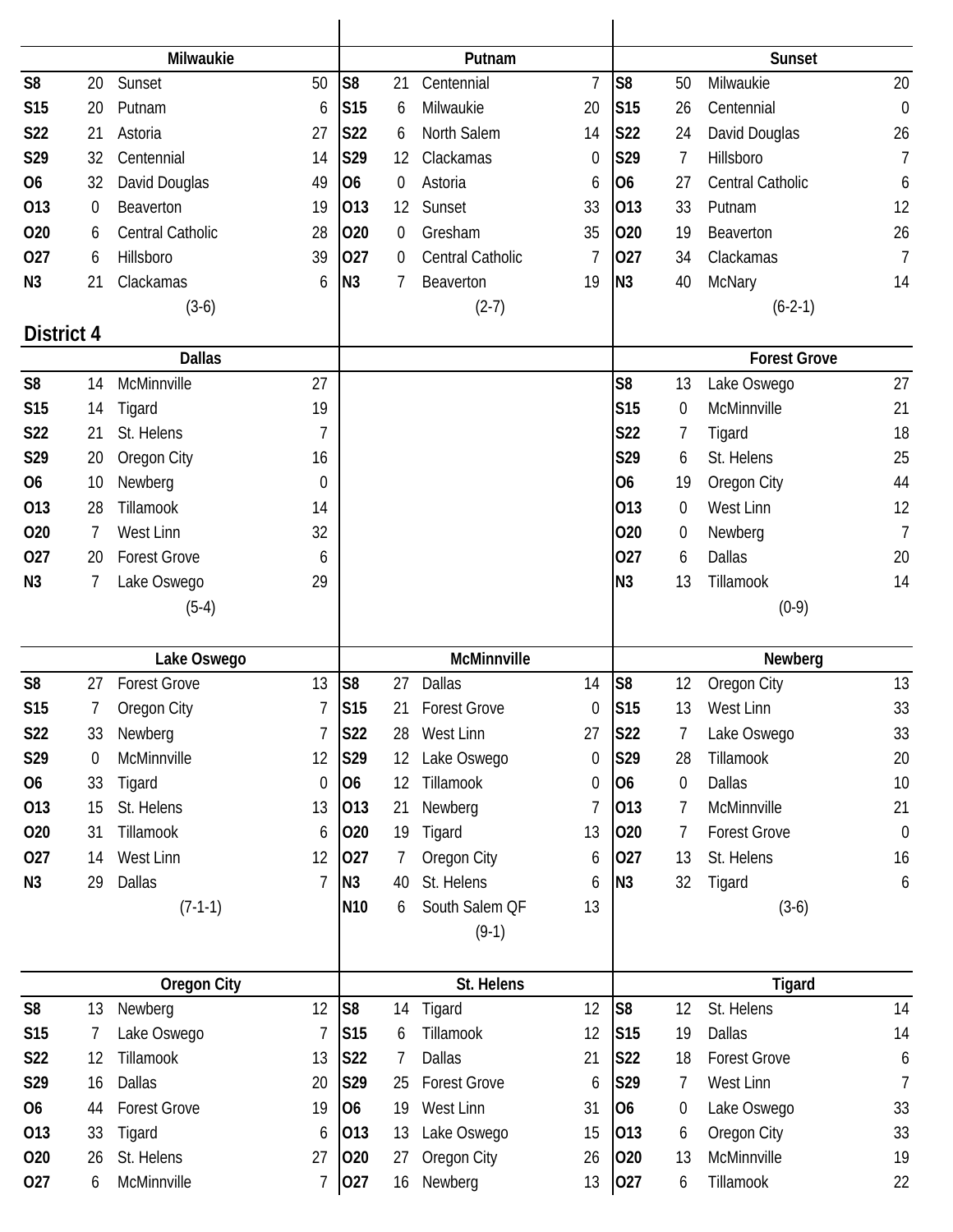| N <sub>3</sub> | 0                | West Linn            | 26               | N <sub>3</sub>  | 6        | McMinnville          | 40          | N <sub>3</sub>  | 6  | Newberg             | 32               |
|----------------|------------------|----------------------|------------------|-----------------|----------|----------------------|-------------|-----------------|----|---------------------|------------------|
|                |                  | $(3-5-1)$            |                  |                 |          | $(5-4)$              |             |                 |    | $(2-6-1)$           |                  |
|                |                  |                      |                  |                 |          |                      |             |                 |    |                     |                  |
|                |                  | Tillamook            |                  |                 |          |                      |             |                 |    | <b>West Linn</b>    |                  |
| S <sub>8</sub> | 6                | West Linn            | 19               |                 |          |                      |             | S <sub>8</sub>  | 19 | Tillamook           | 6                |
| <b>S15</b>     | 12               | St. Helens           | 6                |                 |          |                      |             | <b>S15</b>      | 33 | Newberg             | 13               |
| S22            | 13               | Oregon City          | 12               |                 |          |                      |             | <b>S22</b>      | 27 | McMinnville         | 28               |
| S29            | 20               | Newberg              | 28               |                 |          |                      |             | S29             | 7  | Tigard              | $\overline{7}$   |
| <b>O6</b>      | $\boldsymbol{0}$ | McMinnville          | 12               |                 |          |                      |             | <b>O6</b>       | 31 | St. Helens          | 19               |
| 013            | 14               | <b>Dallas</b>        | 28               |                 |          |                      |             | 013             | 12 | <b>Forest Grove</b> | $\mathbf 0$      |
| 020            | 6                | Lake Oswego          | 31               |                 |          |                      |             | 020             | 32 | <b>Dallas</b>       | $\overline{7}$   |
| 027            | 22               | Tigard               | 6                |                 |          |                      |             | 027             | 12 | Lake Oswego         | 14               |
| N <sub>3</sub> | 14               | <b>Forest Grove</b>  | 13               |                 |          |                      |             | N <sub>3</sub>  | 26 | Oregon City         | $\mathbf 0$      |
|                |                  | $(4-5)$              |                  |                 |          |                      |             |                 |    | $(6-2-1)$           |                  |
| District 5     |                  |                      |                  |                 |          |                      |             |                 |    |                     |                  |
|                |                  | Churchill            |                  |                 |          | <b>Cottage Grove</b> |             |                 |    | Marshfield          |                  |
| S <sub>8</sub> | 13               | South Eugene         | 20               | S <sub>8</sub>  | 13       | Sheldon              | 19          | S <sub>8</sub>  | 19 | Thurston            | $\overline{2}$   |
| S15            | 14               | <b>Cottage Grove</b> | 7                | S <sub>15</sub> | 7        | Churchill            | 14          | S <sub>15</sub> | 19 | Roseburg            | $\boldsymbol{0}$ |
| S22            | 0                | North Bend           | 13               | <b>S22</b>      | 6        | Thurston             | 19          | <b>S22</b>      | 8  | Springfield         | 13               |
| S29            | 0                | Thurston             | 9                | S29             | 19       | South Eugene         | 7           | S29             | 14 | North Eugene        | 13               |
| <b>O6</b>      | 0                | Springfield          | 41               | O <sub>6</sub>  | 7        | North Eugene         | 30          | O <sub>6</sub>  | 19 | Gresham             | $\overline{7}$   |
| 013            | 12               | Marshfield           | 37               | 013             | 38       | South Umpqua         | 19          | 013             | 37 | Churchill           | 12               |
| 020            | 0                | North Eugene         | 33               | 020             | 6        | Springfield          | 20          | 020             | 33 | South Eugene        | $\overline{1}$   |
| 027            | 6                | Willamette           | 32               | 027             | $\bf{0}$ | North Bend           | $\mathbf 0$ | 027             | 33 | Sheldon             | 6                |
| N <sub>3</sub> | 7                | Sheldon              | 18               | N <sub>3</sub>  | 0        | Willamette           | 28          | N <sub>3</sub>  | 21 | North Bend          | 7                |
|                |                  | $(1-8)$              |                  |                 |          | $(2-6-1)$            |             |                 |    | $(8-1)$             |                  |
|                |                  |                      |                  |                 |          |                      |             |                 |    |                     |                  |
|                |                  | <b>North Bend</b>    |                  |                 |          |                      |             |                 |    | <b>North Eugene</b> |                  |
| S <sub>8</sub> | 21               | Bend                 | $\mathbf 0$      |                 |          |                      |             | S <sub>8</sub>  | 14 | Roseburg            | 19               |
| <b>S15</b>     | 7                | Sheldon              | 12               |                 |          |                      |             | <b>S15</b>      | 19 | Springfield         | 20               |
| S22            | 13               | Churchill            | $\boldsymbol{0}$ |                 |          |                      |             | S22             | 13 | Sheldon             | 21               |
| S29            | 6                | Springfield          | 20               |                 |          |                      |             | S29             | 13 | Marshfield          | 14               |
| <b>O6</b>      | 6                | Roseburg             | 32               |                 |          |                      |             | 06              | 30 | Cottage Grove       | 7                |
| 013            | 20               | Thurston             | 6                |                 |          |                      |             | 013             | 21 | Willamette          | 6                |
| 020            | 20               | Willamette           | 6                |                 |          |                      |             | 020             | 33 | Churchill           | $\boldsymbol{0}$ |
| 027            | 0                | Cottage Grove        | $\boldsymbol{0}$ |                 |          |                      |             | 027             | 13 | Thurston            | 6                |
| N3             | 7                | Marshfield           | 21               |                 |          |                      |             | N <sub>3</sub>  | 27 | South Eugene        | 21               |
|                |                  | $(4-4-1)$            |                  |                 |          |                      |             |                 |    | $(5-4)$             |                  |
|                |                  |                      |                  |                 |          |                      |             |                 |    |                     |                  |
|                |                  | Sheldon              |                  |                 |          | South Eugene         |             |                 |    | Springfield         |                  |
| S <sub>8</sub> | 19               | Cottage Grove        | 13               | S <sub>8</sub>  | 20       | Churchill            | 13          | S <sub>8</sub>  | 14 | Willamette          | 17               |
| <b>S15</b>     | 12               | North Bend           | 7                | S15             | 14       | Thurston             | 19          | S <sub>15</sub> | 20 | North Eugene        | 19               |
| <b>S22</b>     | 21               | North Eugene         | 13               | <b>S22</b>      | 7        | Willamette           | 21          | <b>S22</b>      | 13 | Marshfield          | 8                |
| S29            | 7                | Willamette           | 7                | S29             | 7        | Cottage Grove        | 19          | S29             | 20 | North Bend          | 6                |
| 06             | 12               | South Eugene         | 40               | O <sub>6</sub>  | 40       | Sheldon              | 12          | O <sub>6</sub>  | 41 | Churchill           | $\boldsymbol{0}$ |
| 013            | 14               | Springfield          | 32               | 013             | 20       | Roseburg             | 19          | 013             | 32 | Sheldon             | 14               |
| 020            | 7                | Thurston             | $\sqrt{3}$       | 020             | 7        | Marshfield           | 33          | 020             | 20 | Cottage Grove       | 6                |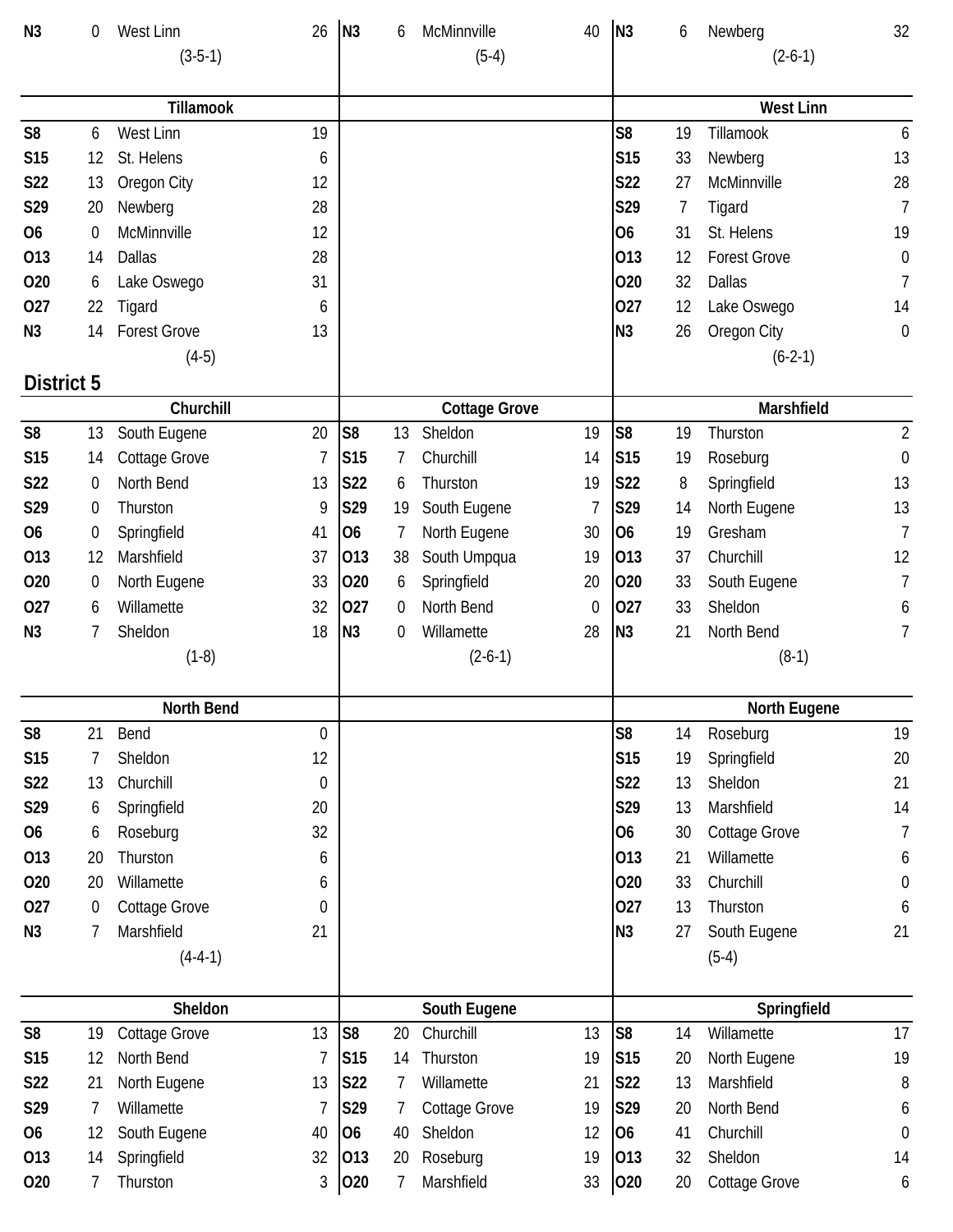| 027            | 6                | Marshfield                     | 33                     | 027             | 6        | Springfield           | 20               | 027             | 20                     | South Eugene             | 6                |
|----------------|------------------|--------------------------------|------------------------|-----------------|----------|-----------------------|------------------|-----------------|------------------------|--------------------------|------------------|
| N <sub>3</sub> | 18               | Churchill                      | 7                      | N <sub>3</sub>  | 21       | North Eugene          | 27               | N <sub>3</sub>  | 13                     | Thurston                 | 7                |
|                |                  | $(5-3-1)$                      |                        |                 |          | $(3-6)$               |                  | N <sub>10</sub> | 7                      | Grants Pass QF           | 14               |
|                |                  |                                |                        |                 |          |                       |                  |                 |                        | $(8-2)$                  |                  |
|                |                  |                                |                        |                 |          |                       |                  |                 |                        |                          |                  |
|                |                  | Thurston                       |                        |                 |          |                       |                  |                 |                        | Willamette               |                  |
| S <sub>8</sub> | 2                | Marshfield                     | 19                     |                 |          |                       |                  | S <sub>8</sub>  | 17                     | Springfield              | 14               |
| <b>S15</b>     | 19               | South Eugene                   | 14                     |                 |          |                       |                  | <b>S15</b>      |                        |                          |                  |
| S22            | 19               | <b>Cottage Grove</b>           | 6                      |                 |          |                       |                  | S22             | 21                     | South Eugene             | 7                |
| S29            | 9                | Churchill                      | 0                      |                 |          |                       |                  | S29             | 7                      | Sheldon                  | 7                |
| <b>O6</b>      | 10               | Willamette                     | 0                      |                 |          |                       |                  | <b>O6</b>       | 0                      | Thurston                 | 10               |
| 013            | 6                | North Bend                     | 20                     |                 |          |                       |                  | 013             | 6                      | North Eugene             | 21               |
| 020            | 3                | Sheldon                        | 7                      |                 |          |                       |                  | 020             | 6                      | North Bend               | 20               |
| 027            | 6                | North Eugene                   | 13                     |                 |          |                       |                  | 027             | 32                     | Churchill                | 6                |
| N <sub>3</sub> | 7                | Springfield                    | 13                     |                 |          |                       |                  | N <sub>3</sub>  | 28                     | <b>Cottage Grove</b>     | $\boldsymbol{0}$ |
|                |                  | $(4-5)$                        |                        |                 |          |                       |                  |                 |                        | $(4-3-1)$                |                  |
| District 6     |                  |                                |                        |                 |          |                       |                  |                 |                        |                          |                  |
|                |                  | Ashland                        |                        |                 |          | Crater                |                  |                 |                        | <b>Grants Pass</b>       |                  |
| S <sub>8</sub> | 7                | Lebanon                        | 46                     | S <sub>8</sub>  | 25       | South Umpqua          | $\boldsymbol{0}$ | S <sub>8</sub>  | 26                     | Arcata (CA)              | $\mathbf 0$      |
| S15            | 12               | McNary                         | 7                      | S <sub>15</sub> | 7        | Albany                | 40               | S <sub>15</sub> | 12                     | Bend                     | 12               |
| S22            | $\boldsymbol{0}$ | Roseburg                       | 26                     | <b>S22</b>      |          | Lebanon               | 38               | <b>S22</b>      | 27                     | Enterprise (CA)          | 6                |
| S29            | 22               | Corning (CA)                   | 0                      | S29             |          |                       |                  | S29             | 27                     | Roseburg                 | $\boldsymbol{0}$ |
| <b>O6</b>      | $\boldsymbol{0}$ | Medford                        | 9                      | O <sub>6</sub>  | 0        | Klamath Union         | 55               | O <sub>6</sub>  | 41                     | Corvallis                | $\mathbf 0$      |
| 013            | 21               | Albany                         | 21                     | 013             | 7        | Medford               | 17               | 013             | 35                     | Klamath Union            | 13               |
| 020            | $\boldsymbol{0}$ | <b>Grants Pass</b>             | 34                     | 020             | 7        | Roseburg              | 39               | 020             | 34                     | Ashland                  | $\boldsymbol{0}$ |
| 027            | 19               | Klamath Union                  | 33                     | 027             | $\Omega$ | <b>Grants Pass</b>    | 81               | 027             | 81                     | Crater                   | $\boldsymbol{0}$ |
| N <sub>3</sub> | 21               | Crater                         | 7                      | N <sub>3</sub>  | 7        | Ashland               | 21               | N <sub>3</sub>  | 35                     | Medford                  | $\boldsymbol{0}$ |
|                |                  | $(3-5-1)$                      |                        |                 |          | $(1-7)$               |                  | N <sub>10</sub> | 14                     | Springfield QF           | 7                |
|                |                  |                                |                        |                 |          |                       |                  | N <sub>17</sub> | 21                     | South Salem SF           | 21               |
|                |                  |                                |                        |                 |          |                       |                  | <b>N25</b>      | 14                     | Jesuit F                 | 14               |
|                |                  |                                |                        |                 |          |                       |                  |                 |                        | (co-champions)           |                  |
|                |                  |                                |                        |                 |          |                       |                  |                 |                        | $(9-0-3)$                |                  |
|                |                  |                                |                        |                 |          |                       |                  |                 |                        |                          |                  |
| S <sub>8</sub> | 20               | <b>Klamath Union</b><br>McNary | 0                      | S <sub>8</sub>  | 21       | Medford<br>Boise (ID) | $\overline{7}$   | S <sub>8</sub>  | 19                     | Roseburg<br>North Eugene | 14               |
| S15            | 39               | North Salem                    |                        | S <sub>15</sub> | 27       | Corvallis             |                  | S <sub>15</sub> |                        | Marshfield               | 19               |
| S22            | 40               | Boise (ID)                     | $\boldsymbol{0}$<br>14 | <b>S22</b>      | 21       | Borah (ID)            | 6<br>26          | S22             | $\boldsymbol{0}$<br>26 | Ashland                  | $\boldsymbol{0}$ |
|                |                  |                                |                        |                 |          |                       |                  |                 |                        |                          |                  |
| S29            | 21               | Anderson (CA)                  | 7                      | S29             | 14       | Beaverton             | 7                | S29             | 0                      | <b>Grants Pass</b>       | 27               |
| <b>O6</b>      | 55               | Crater                         | 7                      | <b>O6</b>       | 9        | Ashland               | 0                | O <sub>6</sub>  | 32                     | North Bend               | 6                |
| 013            | 13               | <b>Grants Pass</b>             | 35                     | 013             | 17       | Crater                | 7                | 013             | 19                     | South Eugene             | 20               |
| 020            | 33               | Medford                        | $\boldsymbol{0}$       | 020             | 33       | Klamath Union         | 0                | 020             | 39                     | Crater                   | $\overline{7}$   |
| 027            | 33               | Ashland                        | 19                     | 027             | 13       | Roseburg              | 0                | 027             | 0                      | Medford                  | 13               |
| N3             | 21               | Roseburg                       | 27                     | N <sub>3</sub>  | 0        | <b>Grants Pass</b>    | 35               | N <sub>3</sub>  | 27                     | Klamath Union            | 21               |
|                |                  | $(7-2)$                        |                        |                 |          | $(6-3)$               |                  |                 |                        | $(5-4)$                  |                  |
| District 7     |                  |                                |                        |                 |          |                       |                  |                 |                        |                          |                  |
|                |                  |                                |                        |                 |          |                       |                  |                 |                        |                          |                  |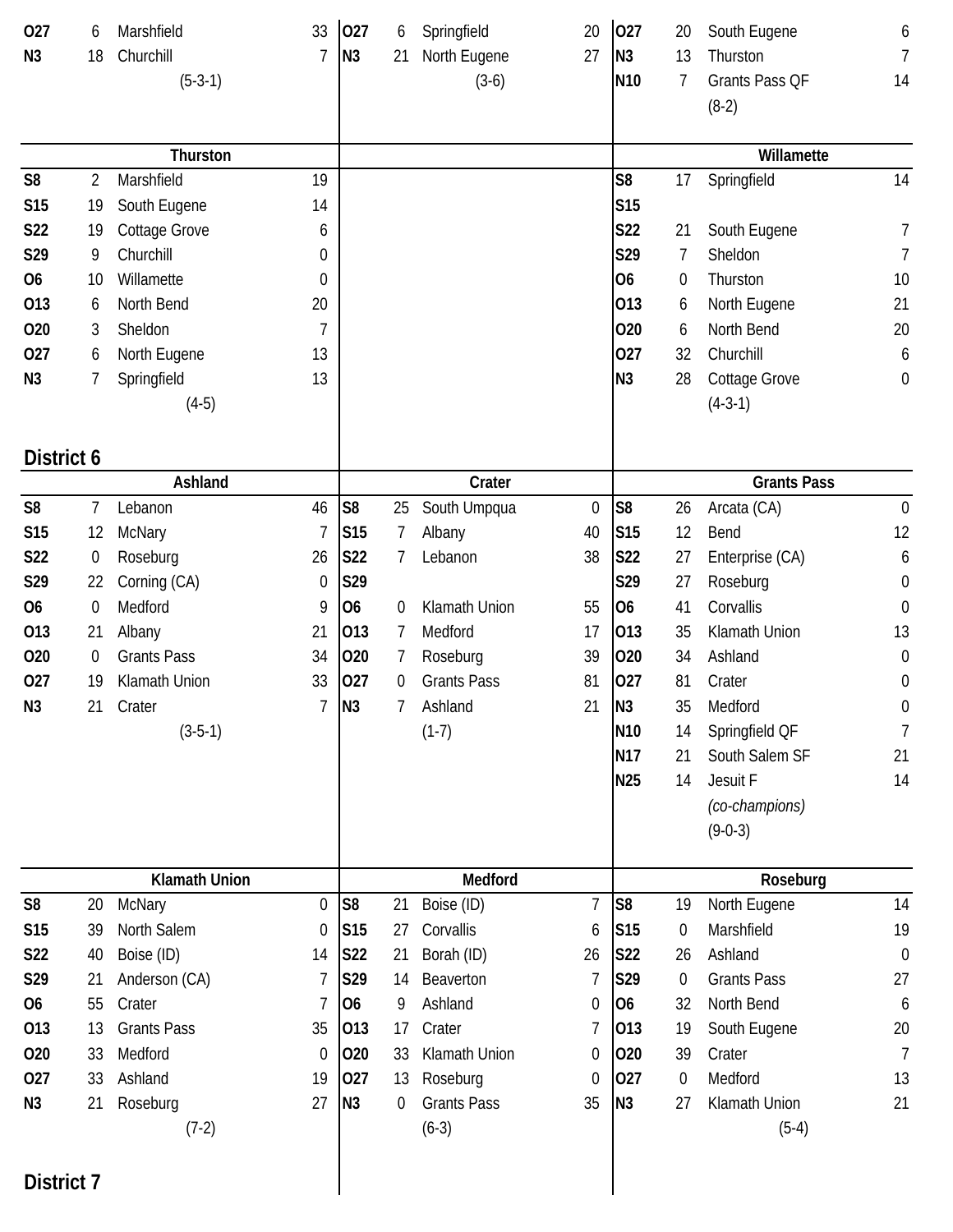| <b>Baker</b>    |    |                     |                  | Bend            |                  |                    |    | Hermiston      |                |                    |                  |
|-----------------|----|---------------------|------------------|-----------------|------------------|--------------------|----|----------------|----------------|--------------------|------------------|
| S <sub>8</sub>  | 6  | Astoria             | 6                | S <sub>8</sub>  | 0                | North Bend         | 21 | S <sub>8</sub> | 0              | Moscow (ID)        | 33               |
| <b>S15</b>      | 13 | La Grande           | 12               | S <sub>15</sub> | 12               | <b>Grants Pass</b> | 12 | <b>S15</b>     | 7              | Sunnyside (WA)     | 28               |
| S22             | 41 | McLoughlin          | 6                | S22             | 0                | Pendleton          | 27 | S22            | 3              | Crook County       | 20               |
| S29             | 38 | Hermiston           | $\mathbf 0$      | S29             | 6                | La Grande          | 13 | S29            | $\mathbf 0$    | <b>Baker</b>       | 38               |
| <b>O6</b>       | 21 | Pendleton           | 13               | O <sub>6</sub>  | 34               | Crook County       | 6  | 06             | 13             | Redmond            | 27               |
| 013             | 40 | Crook County        | 0                | 013             | 6                | McLoughlin         | 6  | 013            | 19             | La Grande          | 46               |
| 020             | 20 | Bend                | 6                | 020             | 6                | <b>Baker</b>       | 20 | 020            | 6              | McLoughlin         | $\overline{1}$   |
| 027             | 33 | Redmond             | 13               | 027             | 25               | Hermiston          | 20 | 027            | $\mathbf 0$    | Bend               | 25               |
| N <sub>3</sub>  | 33 | La Grande           | 33               | N3              | 12               | Redmond            | 25 | N <sub>3</sub> | 19             | Pendleton          | 34               |
| N <sub>10</sub> | 14 | Jesuit QF           | 14               |                 |                  | $(2-5-2)$          |    |                |                | $(0-9)$            |                  |
|                 |    | $(7-0-3)$           |                  |                 |                  |                    |    |                |                |                    |                  |
|                 |    |                     |                  |                 |                  |                    |    |                |                |                    |                  |
|                 |    | La Grande           |                  |                 |                  | McLoughlin         |    |                |                | Ontario            |                  |
| S <sub>8</sub>  |    |                     |                  | S <sub>8</sub>  | $\boldsymbol{0}$ | Lewiston (ID)      | 34 | S <sub>8</sub> | 0              | Caldwell-ID        | 15               |
| <b>S15</b>      | 12 | <b>Baker</b>        | 13               | S <sub>15</sub> | 19               | DeSales (WA)       | 0  | <b>S15</b>     | 0              | Weiser-ID          | $\overline{7}$   |
| S22             | 18 | Redmond             | 18               | <b>S22</b>      | 6                | <b>Baker</b>       | 41 | <b>S22</b>     | 6              | Emmett-ID          | 9                |
| S29             | 13 | Bend                | 6                | S29             | 12               | Redmond            | 0  | S29            | $\theta$       | Meridian-ID        | 55               |
| <b>O6</b>       | 30 | McLoughlin          | 0                | O <sub>6</sub>  | 0                | La Grande          | 30 | <b>O6</b>      | 0              | Bishop Kelly-ID    | 46               |
| 013             | 46 | Hermiston           | 19               | 013             | 6                | Bend               | 6  | 013            |                |                    |                  |
| 020             | 13 | Pendleton           | 27               | 020             | 7                | Hermiston          | 6  | 020            | $\overline{0}$ | Vale               | 21               |
| 027             | 22 | <b>Crook County</b> | 0                | 027             | 7                | Pendleton          | 35 | 027            | 20             | Payette-ID         | 20               |
| N <sub>3</sub>  | 33 | <b>Baker</b>        | 33               | N <sub>3</sub>  | 6                | Crook County       | 20 | N <sub>3</sub> |                |                    |                  |
|                 |    | $(4-2-2)$           |                  |                 |                  | $(3-5-1)$          |    |                |                | $(1-6)$            |                  |
|                 |    |                     |                  |                 |                  |                    |    |                |                |                    |                  |
|                 |    | Pendleton           |                  |                 |                  | Prinville          |    |                |                | Redmond            |                  |
| S <sub>8</sub>  | 7  | Eisenhower (WA)     | $\overline{7}$   | S <sub>8</sub>  | 14               | Madras             | 27 | S <sub>8</sub> | 33             | <b>Burns</b>       | 13               |
| S <sub>15</sub> | 7  | Capitol (ID)        | 32               | <b>S15</b>      | 0                | Lebanon            | 32 | <b>S15</b>     | 27             | Madras             | $\boldsymbol{0}$ |
| <b>S22</b>      | 27 | Bend                | 0                | <b>S22</b>      | 20               | Hermiston          | 13 | <b>S22</b>     | 18             | La Grande          | 18               |
| S29             | 34 | Crook County        | $\boldsymbol{0}$ | S29             | $\overline{0}$   | Pendleton          | 34 | S29            | 0              | McLoughlin         | 12               |
| 06              | 13 | <b>Baker</b>        | 21               | <b>O6</b>       | 6                | Bend               | 34 | <b>O6</b>      | 27             | Hermiston          | 13               |
| 013             | 19 | Redmond             | 20               | 013             | 0                | <b>Baker</b>       | 40 | 013            | 20             | Pendleton          | 19               |
| 020             | 27 | La Grande           | 13               | 020             | 6                | Redmond            | 19 | 020            | 19             | Crook County       | 6                |
| 027             | 35 | McLoughlin          | 7                | 027             | $\overline{0}$   | La Grande          | 22 | 027            | 13             | Baker              | 33               |
| N <sub>3</sub>  | 34 | Hermiston           | 19               | N <sub>3</sub>  | 20               | McLoughlin         | 6  | N3             | 25             | Bend               | 12               |
|                 |    | $(5-3-1)$           |                  |                 |                  | $(2-7)$            |    |                |                | $(6-2-1)$          |                  |
|                 |    |                     |                  |                 |                  |                    |    |                |                |                    |                  |
| District 8      |    |                     |                  |                 |                  |                    |    |                |                |                    |                  |
|                 |    | Albany              |                  |                 |                  |                    |    |                |                | Corvallis          |                  |
| S <sub>8</sub>  | 14 | Corvallis           | $\mathbf 0$      |                 |                  |                    |    | S <sub>8</sub> | 12             | Albany             | 27               |
| S15             | 40 | Crater              | 7                |                 |                  |                    |    | <b>S15</b>     | 0              | Medford            | 27               |
| S <sub>22</sub> | 25 | <b>Sweet Home</b>   | 7                |                 |                  |                    |    | S22            | $\overline{0}$ | South Salem        | 40               |
| S29             | 42 | McNary              | 7                |                 |                  |                    |    | S29            | 19             | North Salem        | 34               |
| 06              | 6  | Lebanon             | 25               |                 |                  |                    |    | 06             | 6              | <b>Grants Pass</b> | 42               |
| 013             | 21 | Ashland             | 21               |                 |                  |                    |    | 013            | 31             | Sweet Home         | $\boldsymbol{0}$ |
| 020             | 12 | South Salem         | $\boldsymbol{0}$ |                 |                  |                    |    | 020            | 20             | McNary             | $\boldsymbol{0}$ |
| 027             | 0  | North Salem         | 18               |                 |                  |                    |    | 027            | 6              | Lebanon            | 12               |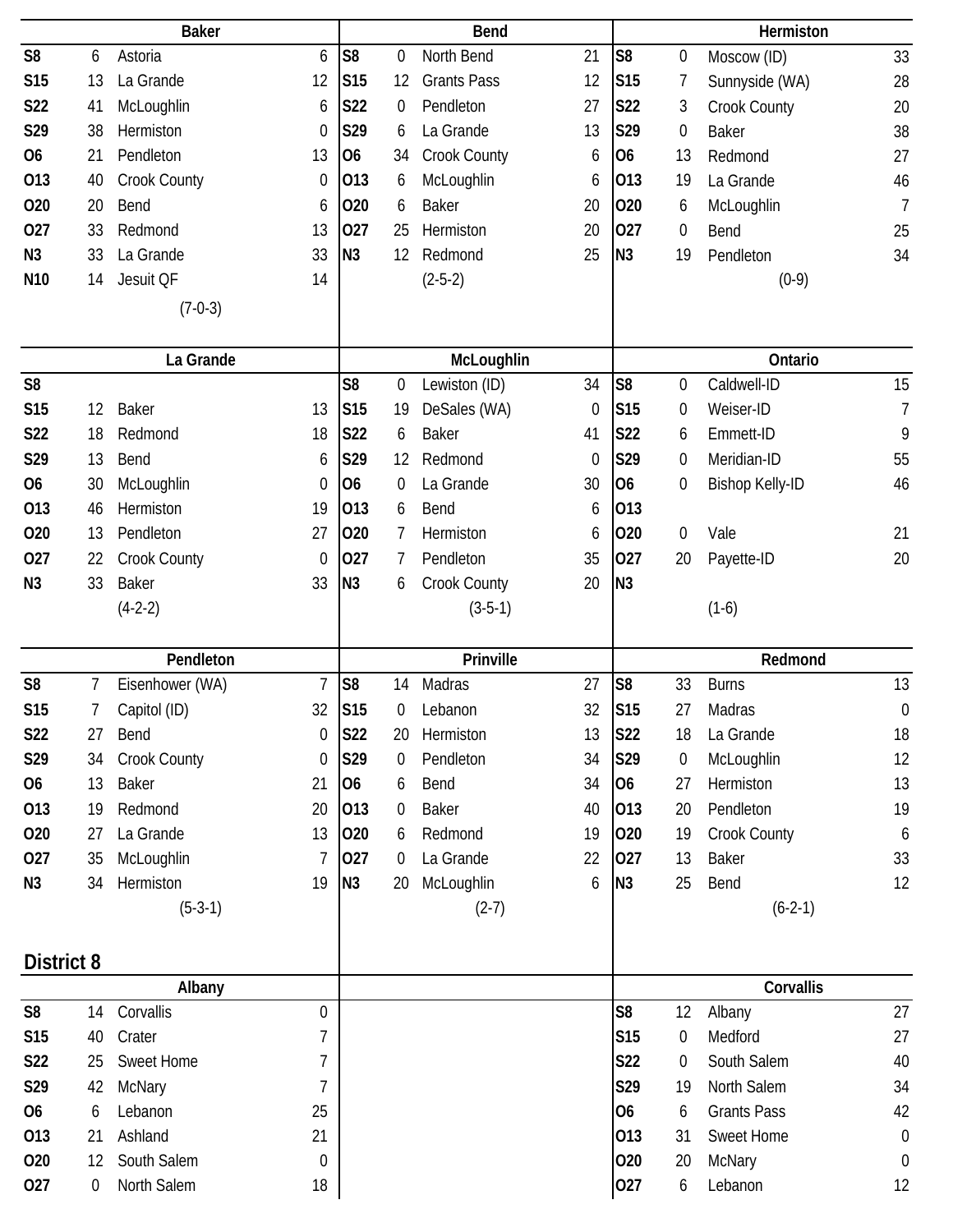| N <sub>3</sub>  | 14               | Corvallis                                    | $\overline{1}$ |                 |          |                   |                | N <sub>3</sub>  | 19               | Albany                | 35               |
|-----------------|------------------|----------------------------------------------|----------------|-----------------|----------|-------------------|----------------|-----------------|------------------|-----------------------|------------------|
|                 |                  | $(6-2-1)$                                    |                |                 |          |                   |                |                 |                  | $(2-7)$               |                  |
|                 |                  | Lebanon                                      |                |                 |          | <b>McNary</b>     |                |                 |                  | <b>North Salem</b>    |                  |
| S <sub>8</sub>  | 46               | Ashland                                      | $\overline{7}$ | S <sub>8</sub>  | 0        | Klamath Union     | 20             | S <sub>8</sub>  | 7                | South Salem           | 38               |
| <b>S15</b>      | 32               | <b>Crook County</b>                          | 0              | S <sub>15</sub> | 7        | Ashland           | 12             | <b>S15</b>      | 0                | Klamath Union         | 39               |
| S22             | 38               | McNary                                       | 0              | <b>S22</b>      | 0        | Lebanon           | 38             | S22             | 14               | Putnam                | 6                |
| S29             | 38               | Crater                                       | 7              | S29             | 7        | Albany            | 42             | S29             | 13               | Corvallis             | $\boldsymbol{0}$ |
| <b>O6</b>       | 25               | Albany                                       | 6              | O <sub>6</sub>  | 0        | South Salem       | 28             | <b>O6</b>       | 0                | Sweet Home            | 10               |
| 013             | 13               | South Salem                                  | 21             | 013             | 0        | North Salem       | 6              | 013             | 6                | McNary                | $\mathbf 0$      |
| 020             | 19               | North Salem                                  | 6              | 020             | 6        | Corvallis         | 22             | 020             | 6                | Lebanon               | 19               |
| 027             | 27               | Corvallis                                    | 0              | 027             | 7        | <b>Sweet Home</b> | 0              | 027             | 18               | Albany                | $\mathbf{0}$     |
| N <sub>3</sub>  | 40               | Sweet Home                                   | 22             | N3              | 14       | Sunset            | 40             | N <sub>3</sub>  | $\boldsymbol{0}$ | South Salem           | 48               |
|                 |                  | $(8-1)$                                      |                |                 |          | $(1-8)$           |                |                 |                  | $(4-5)$               |                  |
|                 |                  | South Salem                                  |                |                 |          |                   |                |                 |                  | <b>Sweet Home</b>     |                  |
| S <sub>8</sub>  | 38               | North Salem                                  | $\overline{1}$ |                 |          |                   |                | S <sub>8</sub>  | $\mathbf 0$      | Central               | 13               |
| <b>S15</b>      | 14               | David Douglas                                | 7              |                 |          |                   |                | <b>S15</b>      | 28               | Serra Catholic        | 12               |
| S22             | 20               | Corvallis                                    | 13             |                 |          |                   |                | S22             | 7                | Albany                | 25               |
| S29             | 25               | Sweet Home                                   | 0              |                 |          |                   |                | S29             | $\Omega$         | South Salem           | 25               |
| O <sub>6</sub>  | 28               | McNary                                       | $\mathbf 0$    |                 |          |                   |                | 06              | 10               | North Salem           | $\mathbf 0$      |
| 013             | 21               | Lebanon                                      | 13             |                 |          |                   |                | 013             | 13               | Corvallis             | 6                |
| 020             | $\boldsymbol{0}$ | Albany                                       | 12             |                 |          |                   |                | 020             | 21               | Clackamas             | 6                |
| 027             | 46               | Centennial                                   | 0              |                 |          |                   |                | 027             | 0                | McNary                | 7                |
| N <sub>3</sub>  | 48               | North Salem                                  | 0              |                 |          |                   |                | N <sub>3</sub>  | 22               | Lebanon               | 40               |
| N <sub>10</sub> | 13               | McMinnville QF                               | 6              |                 |          |                   |                |                 |                  | $(4-5)$               |                  |
| N <sub>17</sub> | 21               | <b>Grants Pass SF</b>                        | 21             |                 |          |                   |                |                 |                  |                       |                  |
|                 |                  | (GP yardage 440-374)                         |                |                 |          |                   |                |                 |                  |                       |                  |
|                 |                  | $(9-1-1)$                                    |                |                 |          |                   |                |                 |                  |                       |                  |
|                 |                  | 1967 Class A-2 Football Schedules and Scores |                |                 |          |                   |                |                 |                  |                       |                  |
| District 1      |                  |                                              |                |                 |          |                   |                |                 |                  |                       |                  |
|                 |                  | Clatskanie                                   |                |                 |          |                   |                |                 |                  | Concordia             |                  |
| S <sub>8</sub>  | 7                | Neah-Kah-Nie                                 | 27             |                 |          |                   |                | S9              | $\Omega$         | North Catholic        | 25               |
| <b>S15</b>      | 13               | <b>Hood River</b>                            | 6              |                 |          |                   |                | <b>S15</b>      | 26               | at Warrenton          | 25               |
| <b>S22</b>      | 7                | at Rainier                                   | 6              |                 |          |                   |                | S23             | $\theta$         | Vernonia              | 18               |
| S29             | 20               | Seaside                                      | 0              |                 |          |                   |                | S29             | 6                | at Scappoose          | 35               |
| 07              | 20               | at Concordia                                 | 13             |                 |          |                   |                | 07              | 13               | Clatskanie            | 20               |
| 013             | 7                | North Catholic                               | 19             |                 |          |                   |                | 013             | 8                | at Hood River         | 18               |
| 020             | 13               | at Warrenton                                 | 6              |                 |          |                   |                | 021             | 6                | Rainier               | 12               |
| 027             | 6                | Vernonia                                     | 0              |                 |          |                   |                | 027             | $\theta$         | at Seaside            | $\mathbf 0$      |
| N <sub>3</sub>  | 7                | at Scappoose                                 | 14             |                 |          |                   |                | N4              | 20               | Neah-Kah-Nie          | 19               |
|                 |                  | <b>Hood River</b>                            |                | Neah-Kah-Nie    |          |                   |                |                 |                  | <b>North Catholic</b> |                  |
| S <sub>8</sub>  | 7                | Scappoose                                    | 13             | S <sub>8</sub>  | 27       | at Clatskanie     | $\overline{7}$ | S <sub>9</sub>  | 25               | at Concordia          | $\overline{0}$   |
| <b>S15</b>      | 6                | at Clatskanie                                | 13             | S <sub>15</sub> | $\Omega$ | North Catholic    | 20             | S <sub>15</sub> | 20               | at Neah-Kah-Nie       | $\boldsymbol{0}$ |
| S <sub>22</sub> | 0                | Neah-Kah-Nie                                 | 34             | <b>S22</b>      | 34       | at Hood River     | 0              | S23             | 52               | Warrenton             | 19               |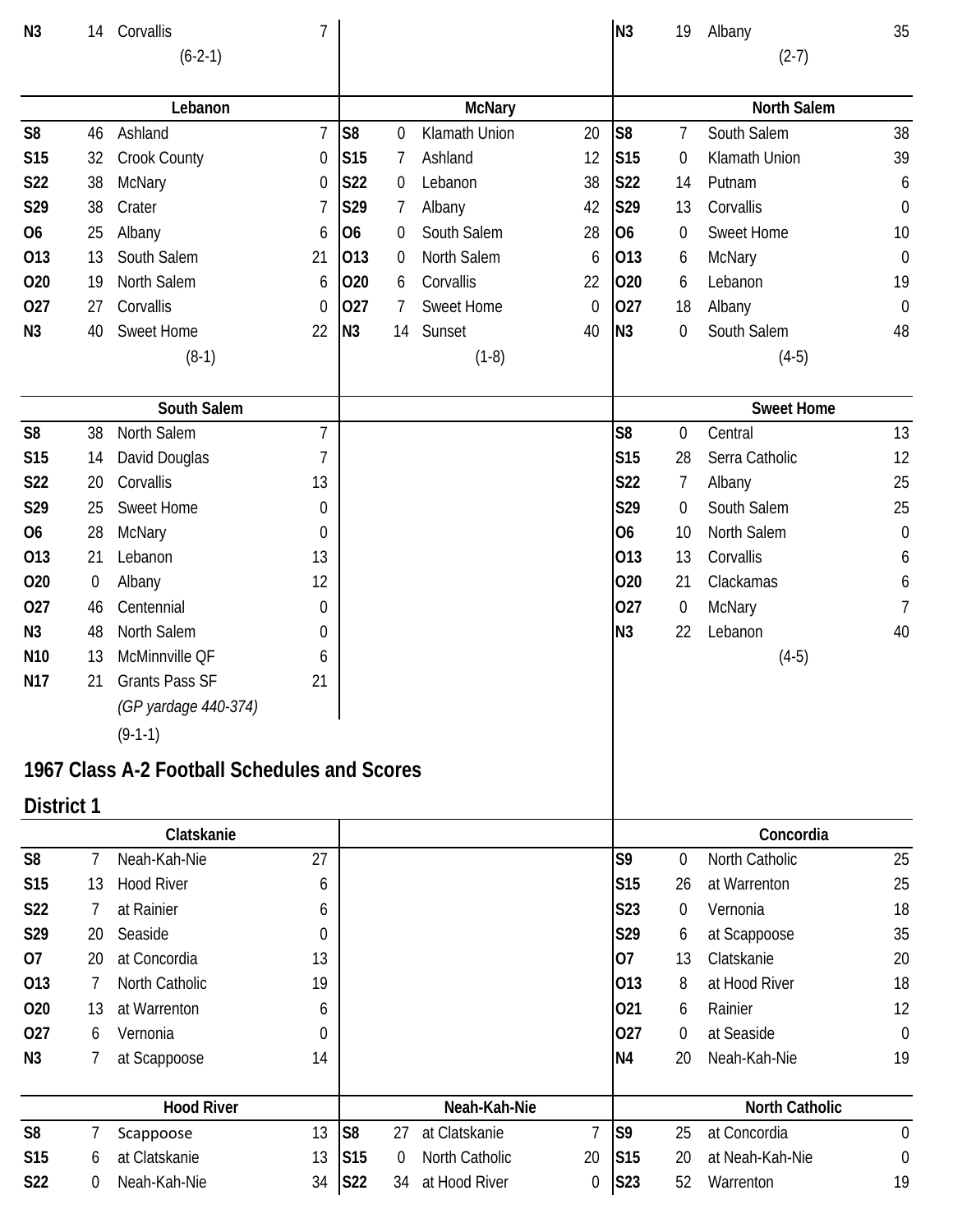| S29               | 2      | Rainier                     | 0           | S29             | 20                   | Warrenton                 | 12                | S29                   | 28               | at Vernonia              | $\mathbf 0$           |
|-------------------|--------|-----------------------------|-------------|-----------------|----------------------|---------------------------|-------------------|-----------------------|------------------|--------------------------|-----------------------|
| <b>O6</b>         | 8      | at Seaside                  | 0           | O <sub>6</sub>  | 21                   | at Rainier                | 0                 | 07                    | 32               | Scappoose                | 20                    |
| 013               | 18     | Concordia                   | 8           | 013             |                      | Vernonia                  | 0                 | 013                   | 19               | at Clatskanie            | 7                     |
| 021               | 8      | at North Catholic           | 23          | 020             | 6                    | at Seaside                |                   | 021                   | 23               | <b>Hood River</b>        | 8                     |
| 027               | 19     | Warrenton                   | 6           | 027             | 6                    | Scappoose                 | 12                | 027                   | 12               | at Rainier               | 0                     |
| N <sub>3</sub>    | 13     | at Vernonia                 | 28          | <b>N4</b>       | 19                   | at Concordia              | 20                | N <sub>4</sub>        | 34               | Seaside                  | 0                     |
|                   |        |                             |             |                 |                      |                           |                   | N <sub>10</sub>       | 25               | Nestucca QF              | $\boldsymbol{0}$      |
|                   |        |                             |             |                 |                      |                           |                   | <b>N18</b>            | 6                | <b>Bandon SF</b>         | 12                    |
|                   |        |                             |             |                 |                      |                           |                   |                       |                  | $(10-1)$                 |                       |
|                   |        |                             |             |                 |                      |                           |                   |                       |                  |                          |                       |
| S <sub>8</sub>    |        | Rainier<br>Vernonia         |             | S <sub>8</sub>  | 13                   | Scappose<br>at Hood River | $\overline{7}$    | S <sub>8</sub>        |                  | Seaside<br>Warrenton     | $\overline{7}$        |
|                   | 26     |                             | 6           |                 |                      | Rainier                   |                   |                       | 13               | at Vernonia              |                       |
| <b>S15</b>        | 12     | at Scappoose                | 20          | S <sub>15</sub> | 20                   |                           | 12                | <b>S15</b>            | $\boldsymbol{0}$ |                          | 12                    |
| S22               | 6      | Clatskanie<br>at Hood River | 7           | S22             | 18                   | at Seaside                | 6                 | S22                   | 6                | Seaside<br>at Clatskanie | 18                    |
| S29               | 0      |                             | 2           | S29             | 35                   | Concordia                 | 6                 | S29                   | $\overline{0}$   |                          | 20                    |
| <b>O6</b>         | 0      | Neah-Kah-Nie                | 21          | 07              | 20                   | at North Catholic         | 32                | <b>O6</b>             | 0                | <b>Hood River</b>        | $\, 8$                |
| 013               | 13     | Seaside                     | 6           | 013             | 13                   | Warrenton                 | 6                 | 013                   | 6                | at Rainier               | 13                    |
| 021               | 12     | at Concordia                | 6           | 020             | 18                   | at Vernonia               | 6                 | 020                   | 12               | Neah-Kah-Nie             | 6                     |
| 027               | 0      | North Catholic              | 12          | 027             | 12                   | at Neah-Kah-Nie           | 6                 | 027                   | 0                | Concordia                | $\mathbf 0$           |
| N <sub>3</sub>    | 39     | at Warrenton                | 7           | N3              | 14                   | Clatskanie                | 7                 | N <sub>4</sub>        | 0                | at North Catholic        | 34                    |
|                   |        |                             |             |                 |                      |                           |                   |                       |                  |                          |                       |
|                   |        | Vernonia                    |             |                 |                      |                           |                   |                       |                  | Warrenton                |                       |
| S <sub>8</sub>    | 6      | at Rainier                  | 26          |                 |                      |                           |                   | S <sub>8</sub>        | 7                | at Seaside               | 13                    |
| <b>S15</b>        | 12     | Seaside                     | $\mathbf 0$ |                 |                      |                           |                   | S <sub>15</sub>       | 25               | Concordia                | 26                    |
| S23               | 18     | at Concordia                | 0           |                 |                      |                           |                   | S23                   | 19               | at North Catholic        | 52                    |
| S29               | 0      | North Catholic              | 28          |                 |                      |                           |                   | S29                   | 12               | at Neah-Kah-Nie          | 20                    |
| <b>O6</b>         | 0      | at Warrenton                | 14          |                 |                      |                           |                   | O <sub>6</sub>        | 14               | Vernonia                 | $\mathbf 0$           |
| 013               | 0      | at Neah-Kah-Nie             | 7           |                 |                      |                           |                   | 013                   | 6                | at Scappoose             | 13                    |
| 020               | 6      | Scappoose                   | 18          |                 |                      |                           |                   | 020                   | 6                | Clatskanie               | 13                    |
| 027               | 0      | at Clatskanie               | 6           |                 |                      |                           |                   | 027                   | 6                | at Hood River            | 19                    |
| N <sub>3</sub>    | 28     | <b>Hood River</b>           | 13          |                 |                      |                           |                   | N <sub>3</sub>        | 39               | Rainier                  | $\overline{7}$        |
|                   |        |                             |             |                 |                      |                           |                   |                       |                  |                          |                       |
| <b>District 2</b> |        | Amity                       |             |                 |                      | <b>Banks</b>              |                   |                       |                  | Dayton                   |                       |
| S <sub>8</sub>    | 0      | Philomath                   | 44          | S <sub>8</sub>  | 7                    | at Dayton                 | 13                | S <sub>8</sub>        | 13               | <b>Banks</b>             | $\overline{1}$        |
| <b>S15</b>        |        |                             |             |                 |                      |                           |                   | S <sub>15</sub>       | 20               | at Sheridan              | $\boldsymbol{0}$      |
| <b>S22</b>        | 0      | at Yamhill-Carlton          | 44          |                 | $\overline{0}$       | Nestucca                  | 16                |                       |                  |                          |                       |
|                   |        | Willamina                   |             | S <sub>15</sub> |                      |                           |                   |                       | 44               | Philomath                |                       |
|                   | 0      |                             | 28          | <b>S22</b>      | 13                   | at Kennedy                | 19                | S22                   | 7                |                          | $\mathbf 0$           |
| S29               | 0      | Newport<br>at Sherwood      | 43          | S29             | $\overline{0}$       | at Sheridan<br>Philomath  | 25                | S29<br>O <sub>6</sub> | 14               | at Yamhill-Carlton       | 13                    |
| <b>O6</b>         | 0      |                             | 31          | O <sub>6</sub>  | 12                   |                           | 38                |                       |                  | Willamina                | 13                    |
| 013               | 0<br>0 | Dayton                      | 32          | 013             | $\overline{0}$<br>14 | at Yamhill-Carlton        | 32                | 013                   | 32<br>13         | at Amity                 | $\boldsymbol{0}$<br>7 |
| 020               | 0      | at Nestucca                 | 53          | 020             |                      | Willamina                 | 58<br>$\mathbf 0$ | 020                   |                  | Sherwood                 |                       |
| 027               |        | <b>Banks</b>                | 26          | 027             | 26                   | at Amity                  |                   | 027                   | 20               | Colton                   | $\theta$              |
| N <sub>3</sub>    | 14     | at Sheridan                 | 58          | N3              | 25                   | Sherwood                  | 51                | N3                    | 6                | at Nestucca              | 20                    |
|                   |        | Nestucca                    |             |                 |                      | Philomath                 |                   |                       |                  | Sheridan                 |                       |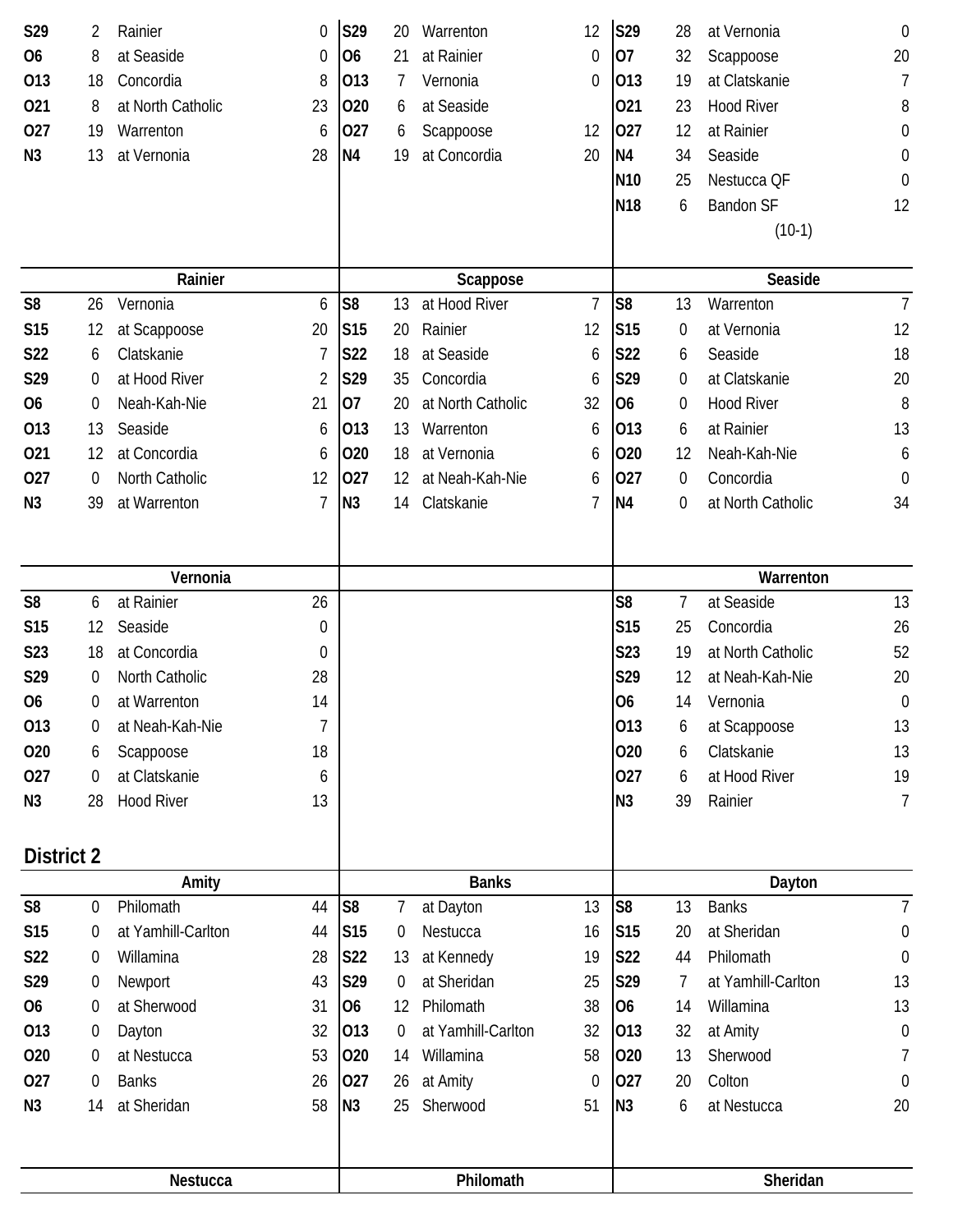| S <sub>8</sub>    | 20               | Taft                        | 0  | S <sub>8</sub>  | 44             | at Amity           | 0  | S <sub>8</sub>  | 9                | at Sherwood       | 33               |
|-------------------|------------------|-----------------------------|----|-----------------|----------------|--------------------|----|-----------------|------------------|-------------------|------------------|
| <b>S15</b>        | 16               | at Banks                    | 0  | S <sub>15</sub> | 19             | Sherwood           | 12 | <b>S15</b>      | $\boldsymbol{0}$ | Dayton            | 20               |
| S22               | 13               | Sheridan                    | 7  | <b>S22</b>      | $\overline{0}$ | at Dayton          | 44 | S22             | 7                | at Nestucca       | 13               |
| S29               | 32               | at Philomath                | 7  | S29             | 7              | Nestucca           | 32 | S29             | 25               | <b>Banks</b>      | $\boldsymbol{0}$ |
| 06                | 6                | Yamhill-Carlton             | 0  | O <sub>6</sub>  | 38             | at Banks           | 12 | 06              | 26               | at Toledo         | $\boldsymbol{0}$ |
| 013               |                  | at Willamina                |    | 013             | 12             | Sheridan           | 26 | 013             | 26               | at Philomath      | 12               |
| 020               | 53               | Amity                       |    | 020             | 14             | at Santiam         | 27 | 020             | 12               | Yamhill-Carlton   | 6                |
| 027               | 19               | at Sherwood                 | 18 | 027             | 12             | at Yamhill-Carlton | 14 | 027             | 19               | at Willamina      | 6                |
| N <sub>3</sub>    | 20               | Dayton                      | 6  | N <sub>3</sub>  | 13             | Willamina          | 28 | N <sub>3</sub>  | 58               | Amity             | 14               |
| N <sub>10</sub>   | $\boldsymbol{0}$ | North Catholic QF           | 25 |                 |                |                    |    |                 |                  |                   |                  |
|                   |                  |                             |    |                 |                |                    |    |                 |                  |                   |                  |
|                   |                  | Sherwood                    |    |                 |                | Willamina          |    |                 |                  | Yamhill-Carlton   |                  |
| S <sub>8</sub>    | 33               | Sheridan                    | 9  | S <sub>8</sub>  | 6              | Yanhill-Carlton    | 18 | S <sub>8</sub>  | 18               | at Willamina      | 6                |
| <b>S15</b>        | 12               | at Philomath                | 19 | S <sub>15</sub> | 31             | Kennedy            | 12 | <b>S15</b>      | 44               | Amity             | $\mathbf 0$      |
| S22               | 19               | Yamhill-Carlton             | 14 | S22             | 28             | at Amity           | 0  | S22             | 14               | at Sherwood       | 19               |
| S29               | 26               | at Willamina                | 19 | S29             | 19             | Sherwood           | 26 | S29             | 13               | Dayton            | 7                |
| O <sub>6</sub>    | 31               | Amity                       | 0  | O <sub>6</sub>  | 13             | at Dayton          | 14 | <b>O6</b>       | 0                | at Nestucca       | 6                |
| 013               | 26               | Chemawa                     | 0  | 013             |                | <b>Nestucca</b>    |    | 013             | 32               | <b>Banks</b>      | $\boldsymbol{0}$ |
| 020               | 7                | at Dayton                   | 13 | 020             | 58             | at Banks           | 14 | 020             | 6                | at Sheridan       | 12               |
| 027               | 19               | Nestucca                    | 18 | 027             | 6              | Sheridan           | 19 | 027             | 13               | Philomath         | 14               |
| N <sub>3</sub>    | 51               | at Banks                    | 25 | N <sub>3</sub>  | 28             | at Philomath       | 13 | N <sub>3</sub>  | 15               | Sieltz            | $\boldsymbol{0}$ |
| <b>District 3</b> |                  |                             |    |                 |                |                    |    |                 |                  |                   |                  |
| S <sub>8</sub>    | 14               | Mapleton<br>at Central Linn | 6  |                 |                |                    |    | S <sub>8</sub>  | 80               | Newport<br>Toledo | $\mathbf 0$      |
| <b>S15</b>        |                  | at Siuslaw                  | 18 |                 |                |                    |    | S15             | 43               | Taft              | $\boldsymbol{0}$ |
| S22               | 6<br>19          | at Toledo                   | 6  |                 |                |                    |    | S22             | 28               | at Waldport       | 26               |
| S29               | 40               | Taft                        | 0  |                 |                |                    |    | S29             | 43               | at Amity          | $\boldsymbol{0}$ |
| <b>O6</b>         | 20               | Waldport                    | 26 |                 |                |                    |    | O <sub>6</sub>  | 33               | Reedsport         | 0                |
| 013               | 0                | Newport                     | 18 |                 |                |                    |    | 013             | 18               | at Mapleton       | $\boldsymbol{0}$ |
| 020               | 13               | at Reedsport                | 57 |                 |                |                    |    | 020             | 60               | Siuslaw           | 22               |
| 027               |                  |                             |    |                 |                |                    |    | 027             | 20               | at Toledo         | $\mathbf 0$      |
| N <sub>3</sub>    | 0                | Mapleton                    | 30 |                 |                |                    |    | N3              | 14               | Bandon            | 21               |
|                   |                  |                             |    |                 |                |                    |    |                 |                  |                   |                  |
|                   |                  | Reedsport                   |    |                 |                | <b>Siuslaw</b>     |    |                 |                  | Taft              |                  |
| S <sub>8</sub>    | 6                | Bandon                      | 31 | S <sub>9</sub>  | 45             | at Pleasant Hill   | 20 | S <sub>8</sub>  | 0                | at Nestucca       | 20               |
| <b>S15</b>        | 53               | Toledo                      | 0  | S <sub>15</sub> | 18             | Mapleton           | 6  | S <sub>15</sub> | $\boldsymbol{0}$ | at Newport        | 43               |
| S22               | 38               | at Taft                     | 12 | S22             | 12             | Bandon             | 27 | S22             | 12               | Reedsport         | 38               |
| S29               | $\boldsymbol{0}$ | Waldport                    | 7  | S29             | 26             | at Toledo          | 7  | S29             | 0                | at Mapleton       | 40               |
| 06                | 0                | at Newport                  | 33 | <b>O6</b>       | 38             | Taft               | 13 | <b>O6</b>       | 13               | at Siuslaw        | 38               |
| 013               | $\mathbf 0$      | Marshfield JV's             | 52 | 013             | 20             | Waldport           | 13 | 013             | 6                | Toledo            | 20               |
| 020               | 57               | Mapleton                    | 13 | 020             | 22             | at Newport         | 60 | 020             | 6                | Marshfield JV's   | 47               |
| 027               | 0                | at Siuslaw                  | 6  | 027             | 6              | Reedsport          | 0  | 027             | 0                | at Waldport       | 28               |
| N <sub>3</sub>    | 18               | Gold Beach                  | 15 | N3              | 6              | <b>Brookings</b>   | 12 | N <sub>3</sub>  |                  |                   |                  |
|                   |                  | Toledo                      |    |                 |                |                    |    |                 |                  | Waldport          |                  |
| S <sub>8</sub>    | 0                | at Newport                  | 8  |                 |                |                    |    | S <sub>8</sub>  | 25               | at Pacififc       |                  |
|                   |                  |                             |    |                 |                |                    |    |                 |                  |                   | 6                |
| S15               | 0                | at Reedsport                | 53 |                 |                |                    |    | <b>S15</b>      | 35               | Central Linn      | 19               |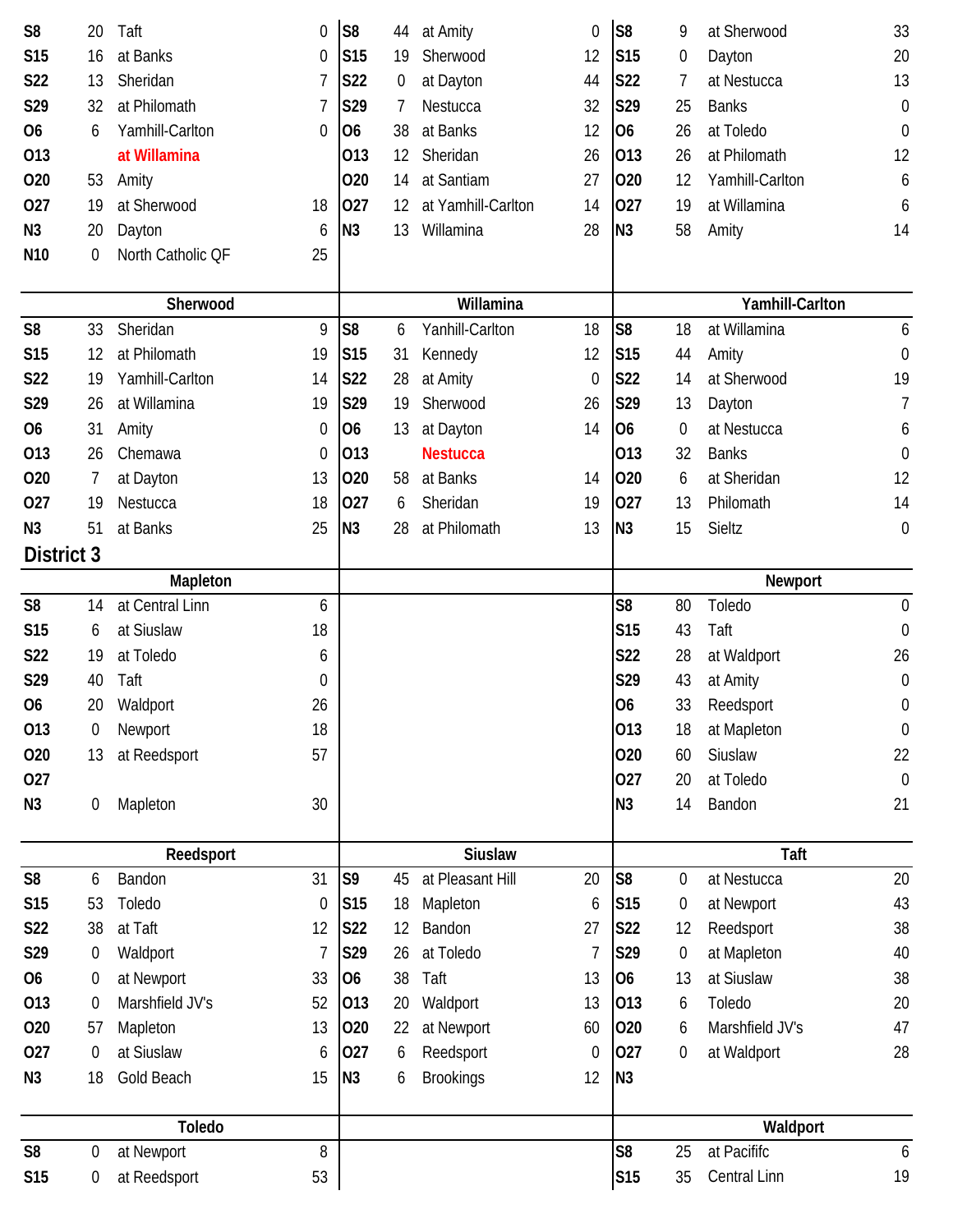|                 |                  | Elmira                 |                |                 |                  |                     |                  |                 |                  | <b>Junction City</b>   |                  |
|-----------------|------------------|------------------------|----------------|-----------------|------------------|---------------------|------------------|-----------------|------------------|------------------------|------------------|
|                 |                  |                        |                |                 |                  |                     |                  |                 |                  |                        |                  |
| N3              | 13               | Junction City          | 49             | N <sub>3</sub>  | 6                | at Oakridge         | 19               | N <sub>3</sub>  | 6                | Elmira                 | 13               |
| 027             | 27               | at Creswell            | 7              | 027             | 7                | <b>Central Linn</b> | 27               | 027             | $\boldsymbol{0}$ | at Pleasant Hill       | 6                |
| 020             | 26               | Oakridge               | 33             | 020             | 0                | at Drain            | 13               | 020             | 13               | Creswell               | $\boldsymbol{0}$ |
| 014             | 13               | at St. Francis         | 20             | 013             | 25               | Pleasant Hill       | 18               | 013             | 7                | at Junction City       | 47               |
| 06              | 7                | at Drain               | 19             | O <sub>6</sub>  | $\boldsymbol{0}$ | at Junction City    | 37               | 06              | 19               | Central Linn           | $\overline{1}$   |
| S29             | 6                | Elmira                 | 34             | S30             | 21               | St. Francis         | 13               | S29             | 6                | at Oakridge            | 13               |
| S22             | 6                | at Pleasant Hill       | 13             | S22             | $\theta$         | at Elmira           | 73               | S22             | 20               | St. Francis            | 6                |
| S15             | 19               | at Waldport            | 35             | S <sub>15</sub> | 7                | at Central          | 44               | <b>S15</b>      | 7                | Douglas                | 20               |
| S9              | 6                | Mapleton               | 14             | S <sub>9</sub>  | 0                | Henley              | 20               | S <sub>8</sub>  | 6                | at Eagle Point         | 27               |
|                 |                  | <b>Central Linn</b>    |                |                 |                  | Creswell            |                  |                 |                  | Drain                  |                  |
| District 5      |                  |                        |                |                 |                  |                     |                  |                 |                  |                        |                  |
| N <sub>3</sub>  | 15               | Reedsport              | 18             |                 | 30               | Mapleton            | 0                | N <sub>3</sub>  | 7                |                        | 18               |
| 027             | 0                | Bandon                 | 43             | N3              | 31               | Pacific             | 0                | 027             | 0                | Myrtle Point<br>Toledo | 31               |
| 020             | $\boldsymbol{0}$ | <b>Brookings</b>       | 14             | 020<br>027      | 34               | Coquille            | 0                | 020             | 0                | Bandon                 | 50               |
| 013             | 31               | at Pacific             | $\mathbf 0$    | 013             | 6                | Brookings-Harbor    | 7                | 013             | $\boldsymbol{0}$ | Gold Beach             | 31               |
| <b>O6</b>       | 12               | at Coquille            | 18             | 06              | 13               | Bandon              | 18               | 06              | $\boldsymbol{0}$ | at Brookings           | 47               |
| S29             | 12               | at Myrtle Point        | 7              | S29             | 7                | Gold Beach          | 12               | <b>S29</b>      | 6                | at Coquille            | 27               |
| S22             | 7                | St. Mary's             | 12             | <b>S22</b>      | 31               | Douglas             | 6                | S22             | 0                | at Sutherlin           | 37               |
| S15             | 7                | at Elmira              | 32             | S <sub>16</sub> | 33               | at Glide            | 0                | S16             | $\boldsymbol{0}$ | at St. Francis         | 26               |
| S <sub>8</sub>  | 34               | <b>Illionis Valley</b> | $\overline{1}$ | S <sub>8</sub>  | 6                | Del Norte (CA)      | 13               | S <sub>8</sub>  | 6                | Waldport               | 25               |
|                 |                  | <b>Gold Beach</b>      |                |                 |                  | <b>Myrtle Point</b> |                  |                 |                  | Pacific                |                  |
|                 |                  |                        |                |                 |                  |                     |                  |                 |                  |                        |                  |
| N <sub>25</sub> | 0                | Central F              | 14             |                 |                  |                     |                  |                 |                  |                        |                  |
| N <sub>18</sub> | 12               | North Catholic SF      | 6              |                 |                  |                     |                  |                 |                  |                        |                  |
| N <sub>10</sub> | 13               | Elmira QF              | 7              |                 |                  |                     |                  |                 |                  |                        |                  |
| N <sub>3</sub>  | 21               | Newport                | 14             | N <sub>3</sub>  | 12               | Siuslaw             | 6                | N <sub>3</sub>  | 7                | Waldport               | 19               |
| 027             | 43               | at Gold Beach          | 0              | 027             | 20               | Coquiulle           | 7                | 027             | 7                | at Brookings           | 20               |
| 020             | 50               | at Pacific             | 6              | 020             | 14               | at Gold Beach       | 0                | 020             | 0                | Myrtle Point           | 34               |
| 013             | 33               | Coquille               | 0              | 013             | 7                | at Myrtle Point     | 6                | 013             | 0                | at Bandon              | 33               |
| 06              | 18               | at Myrtle Point        | 13             | O <sub>6</sub>  | 47               | Pacific             | $\boldsymbol{0}$ | <b>O6</b>       | 18               | Gold Beach             | 12               |
| S29             | 40               | <b>Brookings</b>       | 12             | S29             | 12               | at Bandon           | 40               | S29             | 27               | Pacific                | 6                |
| <b>S22</b>      | 27               | at Siuslaw             | 12             | S22             | 7                | Riddle              | $\boldsymbol{0}$ | S22             | 13               | Glide                  | 7                |
| S16             | 18               | Junction City          | 0              | S <sub>15</sub> | 13               | Eagle Point         | 6                | S <sub>15</sub> | 13               | at South Umpqua        | $\boldsymbol{0}$ |
| S <sub>8</sub>  | 31               | at Reedsport           | 6              | S <sub>8</sub>  | 13               | at Phoenix          | 6                | S <sub>8</sub>  | 19               | at Douglas             | 6                |
|                 |                  | <b>Bandon</b>          |                |                 |                  | <b>Brookings</b>    |                  |                 |                  | Coquille               |                  |
| District 4      |                  |                        |                |                 |                  |                     |                  |                 |                  |                        |                  |
| N <sub>3</sub>  | 18               | Pacific                | 7              |                 |                  |                     |                  | N <sub>3</sub>  | 19               | Coquille               | 7                |
| 027             | 0                | Newport                | 20             |                 |                  |                     |                  | 027             | 28               | Taft                   | 0                |
| 020             | 0                | at Waldport            | 13             |                 |                  |                     |                  | 020             | 13               | Toledo                 | $\boldsymbol{0}$ |
| 013             | 20               | Taft                   | 6              |                 |                  |                     |                  | 013             | 13               | at Siuslaw             | 20               |
| <b>O6</b>       | 0                | Sheridan               | 26             |                 |                  |                     |                  | O <sub>6</sub>  | 26               | at Mapleton            | 20               |
| S29             | 7                | Siuslaw                | 26             |                 |                  |                     | 37               | S29             | 7                | at Reedsport           | $\boldsymbol{0}$ |
| S22             | 6                | Mapleton               | 19             |                 |                  |                     |                  | <b>S22</b>      | 26               | Newport                | 28               |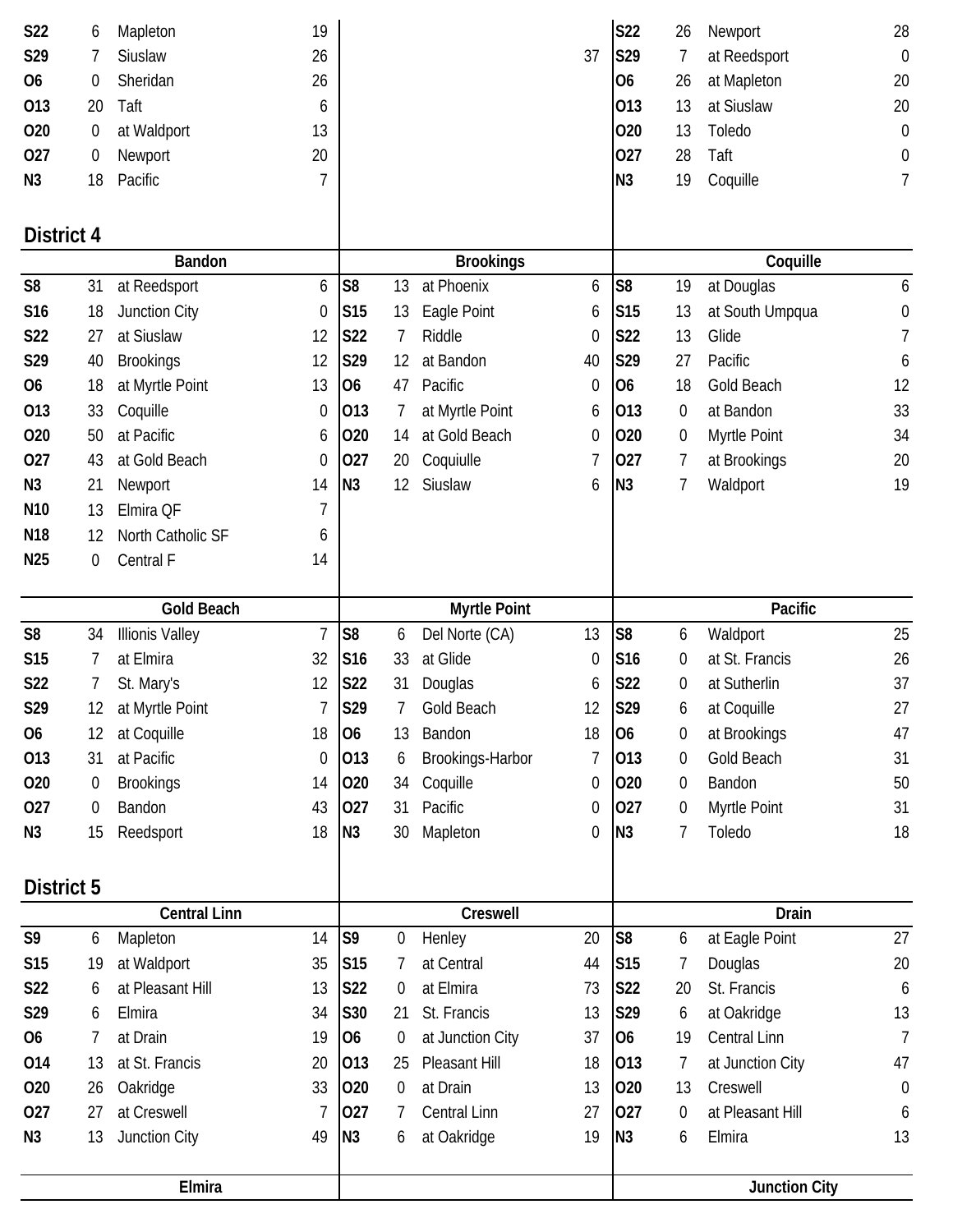| S <sub>8</sub>  | 27               | Sutherlin              | 0              |                 |                  |                      |                  | S <sub>8</sub>  | 27               | at Serra Catholic      | 19               |
|-----------------|------------------|------------------------|----------------|-----------------|------------------|----------------------|------------------|-----------------|------------------|------------------------|------------------|
| <b>S15</b>      | 32               | Gold Beach             | 7              |                 |                  |                      |                  | S <sub>16</sub> | $\mathbf 0$      | at Bandon              | 18               |
| S22             | 73               | Creswell               | 0              |                 |                  |                      |                  | <b>S22</b>      | 37               | Oakridge               | 13               |
| S29             | 34               | at Central Linn        | 6              |                 |                  |                      |                  | S29             | 47               | at Pleasant Hill       | $\boldsymbol{0}$ |
| 06              | 27               | at St. Francis         | 0              |                 |                  |                      |                  | <b>O6</b>       | 37               | Creswell               | 0                |
| 013             | 12               | Oakridge               | 13             |                 |                  |                      |                  | 013             | 47               | Drain                  | 7                |
| 020             | 54               | Pleasant Hill          | 0              |                 |                  |                      |                  | 020             | 42               | St. Francis            | 0                |
| 027             | 12               | Junction City          | 0              |                 |                  |                      |                  | 027             | 0                | at Elmira              | 12               |
| N <sub>3</sub>  | 13               | at Drain               | 6              |                 |                  |                      |                  | N <sub>3</sub>  | 49               | at Cntral Linn         | 13               |
|                 |                  |                        |                |                 |                  |                      |                  |                 |                  |                        |                  |
|                 |                  | Oakridge               |                |                 |                  | <b>Pleasant Hill</b> |                  |                 |                  | St. Francis            |                  |
| S <sub>8</sub>  | 2                | Riddle                 | 20             | S <sub>9</sub>  | 20               | Siuslaw              | 45               | S <sub>9</sub>  | $\boldsymbol{0}$ | at Rogue River         | 46               |
| <b>S15</b>      | 13               | at Sutherlin           | 7              | S <sub>15</sub> | $\boldsymbol{0}$ | Henley               | 30               | S16             | 26               | Pacific                | $\mathbf 0$      |
| S22             | 13               | at Junction City       | 37             | <b>S22</b>      | 13               | Central Linn         | 6                | <b>S22</b>      | 6                | at Drain               | 20               |
| S29             | 13               | Drain                  | 6              | S29             | 0                | Junction City        | 47               | S30             | 12               | at Creswell            | 21               |
| O <sub>6</sub>  | 37               | Pleasant Hill          | 6              | O <sub>6</sub>  | 6                | at Oakridge          | 37               | <b>O6</b>       | 0                | Elmira                 | 27               |
| 013             | 13               | at Elmira              | 12             | 013             | 18               | Creswell             | 25               | 014             | 20               | <b>Central Linn</b>    | 13               |
| 020             | 33               | at Central Linn        | 26             | 020             | 0                | at Elmira            | 54               | 020             | $\boldsymbol{0}$ | at Junction City       | 42               |
| 028             | 7                | at St. Francis         | 6              | 027             | 6                | Drain                | 0                | 028             | 6                | Oakridge               | $\overline{7}$   |
| N <sub>3</sub>  | 19               | Creswell               | 6              | N <sub>4</sub>  | 12               | at St. Francis       | 18               | N <sub>4</sub>  | 18               | Pleasant Hill          | 12               |
|                 |                  | District 6 Umpqua      |                |                 |                  |                      |                  |                 |                  |                        |                  |
|                 |                  | Douglas                |                |                 |                  |                      |                  |                 |                  | Glide                  |                  |
| S <sub>8</sub>  | 6                | Coquille               | 19             |                 |                  |                      |                  | S <sub>8</sub>  | 6                | at St. Mary's          | 26               |
| <b>S15</b>      | 20               | at Drain               | 7              |                 |                  |                      |                  | <b>S15</b>      | $\boldsymbol{0}$ | Myrtle Point           | 33               |
| S22             | 6                | at Myrtle Point        | 31             |                 |                  |                      |                  | <b>S22</b>      | 7                | at Coquille            | 13               |
| S29             |                  | at Sutherlin           |                |                 |                  |                      |                  | S28             | $\boldsymbol{0}$ | Riddle                 | 31               |
| 06              | 13               | Glide                  | 6              |                 |                  |                      |                  | 06              | 6                | at Douglas             | 13               |
| 013             |                  | at Riddle              |                |                 |                  |                      |                  | 013             | 0                | Sutherlin              | 26               |
| 020             | 0                | Sutherlin              | 19             |                 |                  |                      |                  | 020             | $\mathbf 0$      | at Riidle              | 25               |
| 027             | 0                | Glide                  | 19             |                 |                  |                      |                  | 027             | 19               | Douglas                | $\mathbf 0$      |
| N <sub>3</sub>  | 6                | Riddle                 | 40             |                 |                  |                      |                  | N <sub>3</sub>  | 3                | at Sutherlin           | 33               |
|                 |                  | <b>Riddle</b>          |                |                 |                  | South Umpqua         |                  |                 |                  | Sutherlin              |                  |
| S <sub>8</sub>  | 20               | at Oakridge            | $\overline{2}$ | S <sub>8</sub>  | 0                | at Crater            | 25               | S <sub>8</sub>  | 0                | at Elmira              | 27               |
| <b>S15</b>      | 47               | <b>Illionis Valley</b> | 0              | S <sub>15</sub> | $\overline{0}$   | Coquille             | 13               | S <sub>15</sub> | 7                | Oakridge               | 13               |
| S22             | $\boldsymbol{0}$ | at Brookings-Harbor    | 7              | S22             | 28               | Grants Pass JV's     | 0                | <b>S22</b>      | 37               | Pacific                | $\boldsymbol{0}$ |
| S28             | 31               | Glide                  | 0              | S29             | 0                | at Eagle Point       | 40               | S29             |                  | <b>Douglas</b>         |                  |
| 06              | 6                | Sutherlin              | 6              | <b>O6</b>       | 25               | at Illionis Valley   | 12               | <b>O6</b>       | 6                | at Riddle              | 6                |
| 013             |                  | <b>Douglas</b>         |                | 013             | 19               | at Cottage Grove     | 38               | 013             | 26               | at Glide               | $\boldsymbol{0}$ |
| 020             | 25               | Glide                  | 0              | 020             | $\overline{0}$   | Phoenix              | 14               | 020             | 19               | at Douglas             | $\boldsymbol{0}$ |
| 027             | 14               | at Sutherlin           | 0              | 028             | 0                | Roseburg JV's        | 12               | 027             | 0                | Riddle                 | 14               |
| N <sub>3</sub>  | 40               | at Douglas             | 6              | N <sub>3</sub>  |                  |                      |                  | N <sub>3</sub>  | 33               | Glide                  | 13               |
| N <sub>10</sub> | 7                | Eagle Point OF         | 19             |                 |                  |                      |                  |                 |                  |                        |                  |
|                 |                  |                        |                |                 |                  |                      |                  |                 |                  |                        |                  |
|                 |                  | District 6 Rogue       |                |                 |                  |                      |                  |                 |                  |                        |                  |
|                 |                  | <b>Eagle Point</b>     |                |                 |                  | Henley               |                  |                 |                  | <b>Illionis Valley</b> |                  |
| S <sub>8</sub>  | 27               | Drain                  | 6              | S <sub>9</sub>  | 20               | at Creswell          | $\boldsymbol{0}$ | S <sub>8</sub>  | 6                | at Gold Beach          | 34               |
|                 |                  |                        |                |                 |                  |                      |                  |                 |                  |                        |                  |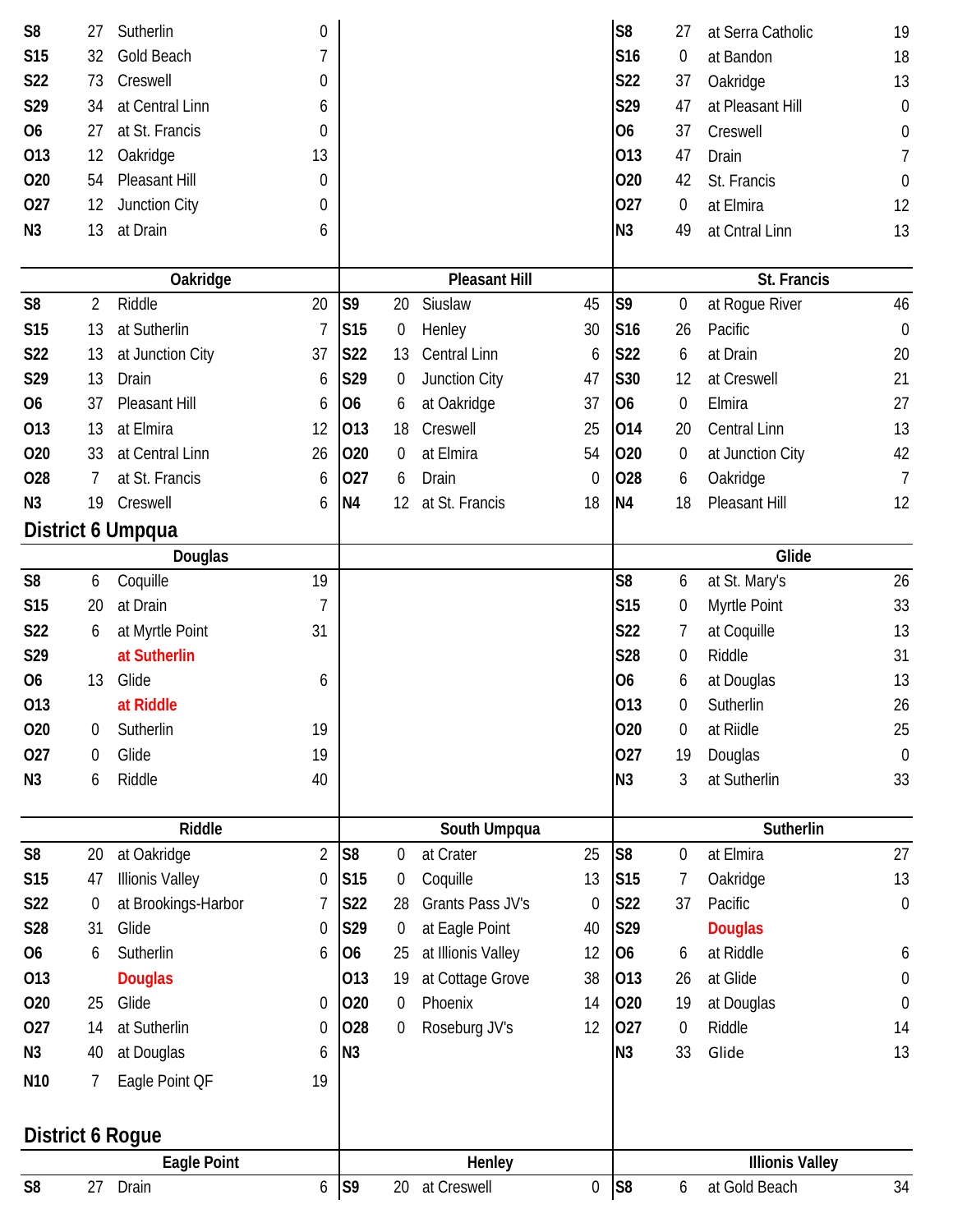| <b>S15</b>      | 7                | at Brookings            | 13               | S15                          | 30 | at Pleasant Hill           | 0  | S <sub>15</sub> | 0  | at Riddle              | 47               |  |
|-----------------|------------------|-------------------------|------------------|------------------------------|----|----------------------------|----|-----------------|----|------------------------|------------------|--|
| S22             | 29               | at Phoenix              | 6                | S22                          |    | Rogue River                | 34 | S23             | 0  | at Lakeview            | 39               |  |
| S29             | 40               | South Umqpua            | 0                | S29                          | 7  | Lakeview                   | 26 | S29             | 6  | Phoenix                | 20               |  |
| 06              | 27               | Rogue River             | 7                | O <sub>6</sub>               | 13 | at St. Mary's              | 26 | 06              | 12 | South Umpqua           | 25               |  |
| 013             | 26               | St. Mary's              | 13               | 013                          | 7  | at Phoenix                 | 12 | 013             | 6  | at Rogue River         | 40               |  |
| 020             | 26               | at Henley               | 14               | 020                          | 14 | Eagle Point                | 26 | 020             | 12 | at St. Mary's          | 44               |  |
| 027             | 20               | at Illionis Valley      | 0                | 027                          |    |                            |    | 027             | 0  | Eagle Point            | 20               |  |
| N <sub>3</sub>  | 32               | Lakeview                | $\boldsymbol{0}$ | N3                           | 23 | at Illionis Valley         | 7  | N <sub>3</sub>  | 7  | Henley                 | 23               |  |
| N <sub>10</sub> | 18               | Riddle QF               | 7                |                              |    |                            |    |                 |    |                        |                  |  |
| N <sub>17</sub> | 7                | Central SF              | 27               |                              |    |                            |    |                 |    |                        |                  |  |
|                 |                  | Lakeview                |                  |                              |    |                            |    |                 |    | Phoenix                |                  |  |
| S <sub>8</sub>  |                  | at Modoc (CA)           |                  |                              |    |                            |    | S <sub>8</sub>  | 6  | <b>Brookings</b>       | 13               |  |
| S15             | $\boldsymbol{0}$ | at Burns                | 13               |                              |    |                            |    | S <sub>15</sub> | 2  | Stayton                | 13               |  |
| S23             | 39               | <b>Illionis Valley</b>  | 0                |                              |    |                            |    | <b>S22</b>      | 6  | Eagle Point            | 29               |  |
| S29             | 26               | at Henley               | 7                |                              |    |                            |    | S29             | 20 | at Illionis Valley     | 6                |  |
| <b>O6</b>       | $\overline{7}$   | Phoenix                 | 7                |                              |    |                            |    | O <sub>6</sub>  | 7  | at Lakeview            | 7                |  |
| 013             |                  |                         |                  |                              |    |                            |    | 013             | 12 | Henley                 | 7                |  |
| 020             | 13               | at Rogue River          | 20               |                              |    |                            |    | 020             | 14 | at South Umpqua        | $\boldsymbol{0}$ |  |
| 028             | 12               | St. Mary's              | 27               |                              |    |                            |    | 027             | 27 | Rogue River            | 12               |  |
| N <sub>3</sub>  | 0                | at Eagle Point          | 32               |                              |    |                            |    | N <sub>4</sub>  | 6  | at St. Mary's          | 39               |  |
|                 |                  | Rogue River             |                  |                              |    |                            |    |                 |    | St. Mary's             |                  |  |
| S <sub>8</sub>  | 46               | St. Francis             | 0                |                              |    |                            |    | S <sub>8</sub>  | 26 | Glide                  | 6                |  |
| S15             |                  |                         |                  |                              |    |                            |    | S <sub>15</sub> | 24 | at Woodburn            | 21               |  |
| S22             | 34               | at Henley               | 7                |                              |    |                            |    | S22             | 12 | at Gold Beach          | 7                |  |
| S29             | 7                | St. Mary's              | 16               |                              |    |                            |    | S29             | 16 | at Rogue River         | 7                |  |
| 06              | 7                | at Eagler Point         | 27               |                              |    |                            |    | <b>O6</b>       | 26 | Henley                 | 13               |  |
| 013             | 40               | <b>Illionis Valley</b>  | 6                |                              |    |                            |    | 013             | 13 | at Eagle Point         | 26               |  |
| 020             | 20               | Lakeview                | 13               |                              |    |                            |    | 020             | 44 | <b>Illionis Valley</b> | 12               |  |
| 027             | 45               | at Phoenix              | 0                |                              |    |                            |    | 028             | 27 | at Lakeview            | 12               |  |
| N <sub>3</sub>  |                  |                         |                  |                              |    |                            |    | N <sub>4</sub>  | 39 | Phoenix                | 6                |  |
| District 7      |                  |                         |                  |                              |    |                            |    |                 |    |                        |                  |  |
|                 |                  | <b>Burns</b>            |                  |                              |    | Enterprise                 |    |                 |    | <b>Grant Union</b>     |                  |  |
| S <sub>8</sub>  | 13               | at Redmond              | 33               | S <sub>8</sub>               | 19 | at Heppner                 | 14 | S <sub>8</sub>  | 33 | <b>Wasco County</b>    | 13               |  |
| <b>S15</b>      | 13               | Lakevuew                | 0                | S <sub>15</sub>              |    | Wahtonka                   | 7  | S <sub>16</sub> | 26 | at Pilot Rock          | $\mathbf 0$      |  |
| S22             | 19               | Heppner                 | 26               | S22                          | 6  | <b>Sherman County</b>      | 0  | S22             | 21 | Condon                 | 6                |  |
| S29             | 13               | at Grant Union          | 24               | S29                          | 19 | Nyssa                      | 6  | S29             | 24 | <b>Burns</b>           | 13               |  |
| 06              | 31               | Enterprise              | 20               | <b>O6</b>                    | 20 | at Burns                   | 31 | 06              | 48 | at Sherman County      | $\mathbf 0$      |  |
| 013             | 19               | Wahtonka                | 7                | 013                          |    | at Pilot Rock              |    | 014             | 20 | at Madras              | 33               |  |
| 020             | 12               | Madras                  | 27               | 020                          |    |                            |    | 020             | 32 | Heppner                | 25               |  |
| 027             | 6                | at Sherman County       | 0                | 027                          | 6  | at Vale                    | 27 | 027             | 20 | at Wahtonka            | 20               |  |
| N <sub>3</sub>  |                  |                         |                  | N3                           |    |                            |    | N <sub>3</sub>  |    |                        |                  |  |
| Heppner         |                  |                         |                  |                              |    | <b>Madras</b>              |    | <b>Nyssa</b>    |    |                        |                  |  |
|                 |                  |                         |                  |                              |    |                            |    |                 |    |                        |                  |  |
| S <sub>8</sub>  | 14               | Enterprise<br>at Condon | 19               | S <sub>8</sub><br><b>S16</b> | 27 | at Crook County<br>Redmond | 14 | S8              | 13 | Parma (ID)<br>at Vale  | 14<br>54         |  |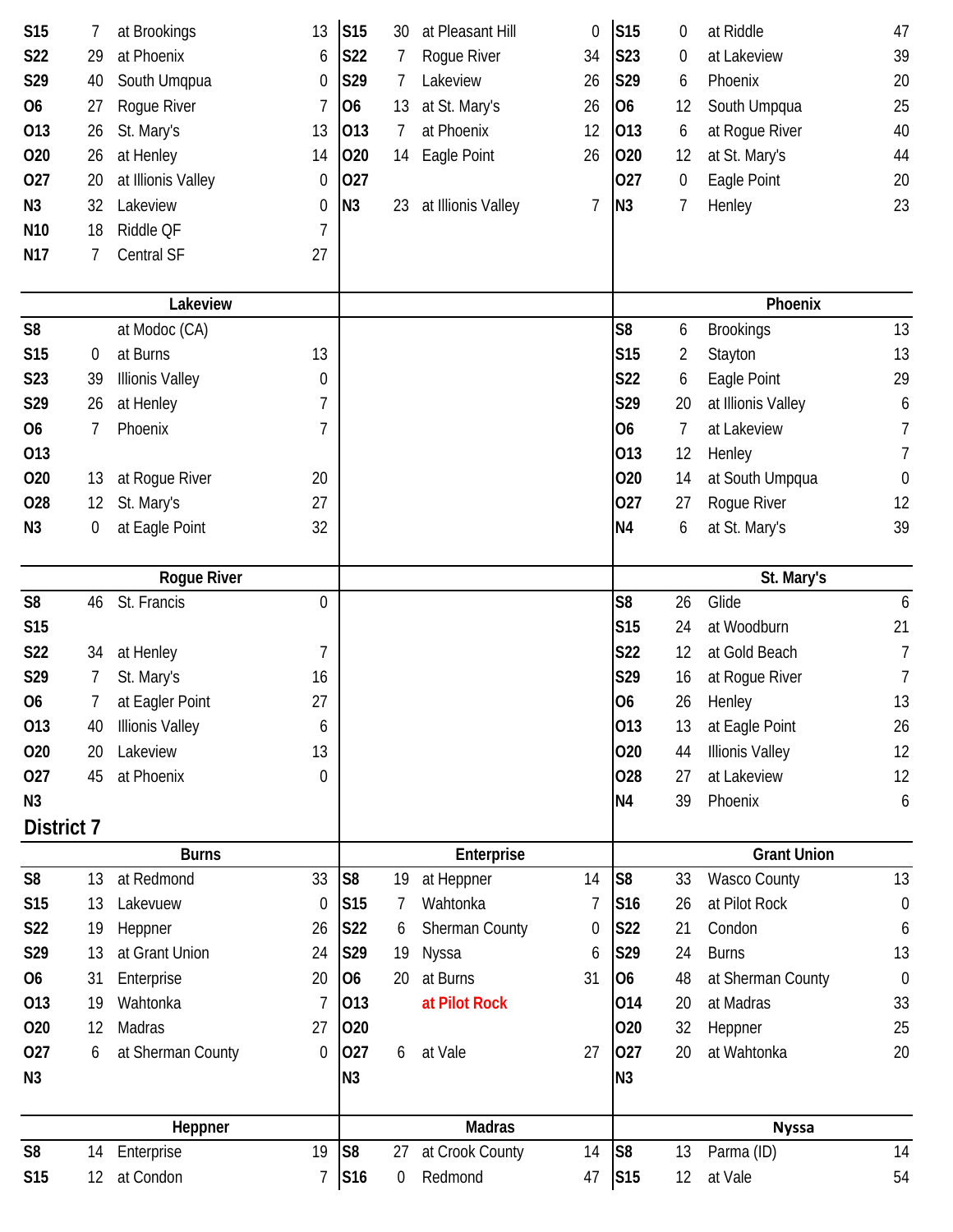| S22             | 26             | at Burns              | 19               | <b>S23</b>      | 26 | Stayton            | 18 | <b>S22</b>      | 6                | at Vallivue (ID)      | 50             |
|-----------------|----------------|-----------------------|------------------|-----------------|----|--------------------|----|-----------------|------------------|-----------------------|----------------|
| S29             | 6              | at Wahtonka           | 28               | S30             | 28 | Sherman County     | 0  | S29             | 6                | at Enterprise         | 19             |
| 06              | 51             | Pilot Rock            | 0                | 07              | 13 | Wahtonka           | 13 | <b>O6</b>       |                  |                       |                |
| 013             | 25             | Sherman County        | 32               | 014             | 33 | <b>Grant Union</b> | 20 | 013             |                  | Payette (ID)          |                |
| 020             | 25             | at Grant Union        | 32               | 020             | 27 | at Burns           | 12 | 020             | $\overline{0}$   | at Weiser (ID)        | 47             |
| 027             | 13             | Madras                | 34               | 027             | 34 | at Heppner         | 13 | 027             | 12               | <b>Pilot Rock</b>     | 38             |
| N <sub>3</sub>  |                |                       |                  | N <sub>3</sub>  | 0  | Vale               | 13 | N <sub>3</sub>  |                  | Emmett (ID)           |                |
|                 |                | <b>Pilot Rock</b>     |                  |                 |    |                    |    |                 |                  | <b>Sherman County</b> |                |
| S <sub>8</sub>  | 0              | at Wallowa            | 26               |                 |    |                    |    | S <sub>8</sub>  | $\boldsymbol{0}$ | at Umatilla           | 6              |
| S16             | 0              | <b>Grant Union</b>    | 26               |                 |    |                    |    | S15             | 6                | <b>Wasco County</b>   | $\overline{7}$ |
| S22             | 8              | Athena                | 21               |                 |    |                    |    | S22             | 0                | at Enterprise         | 6              |
| S29             | 0              | Vale                  | 45               |                 |    |                    |    | S30             | 0                | at Madras             | 28             |
| <b>O6</b>       | 0              | at Heppner            | 51               |                 |    |                    |    | <b>O6</b>       | $\boldsymbol{0}$ | <b>Grant Union</b>    | 48             |
| 013             |                | <b>Enterprise</b>     |                  |                 |    |                    |    | 013             | $\boldsymbol{0}$ | at Heppner            | 32             |
| 020             |                | <b>Stanfield</b>      |                  |                 |    |                    |    | 020             | 0                | Wahtonka              | 27             |
| 027             | 38             | at Nyssa              | 12               |                 |    |                    |    | 027             | 0                | <b>Burns</b>          | 6              |
| N <sub>3</sub>  |                |                       |                  |                 |    |                    |    | N <sub>3</sub>  |                  |                       |                |
|                 |                | Vale                  |                  |                 |    |                    |    |                 |                  | Wahtonka              |                |
| S <sub>8</sub>  | $\overline{7}$ | Villivue (ID)         | 13               |                 |    |                    |    | S <sub>8</sub>  | 0                | at White Salamon (WA) | $\overline{7}$ |
| S15             | 54             | Nyssa                 | 12               |                 |    |                    |    | S <sub>15</sub> | 7                | at Enterprise         | $\overline{7}$ |
| S22             | 35             | at Payette (ID)       | 0                |                 |    |                    |    | S22             | 33               | <b>Wasco County</b>   | 13             |
| S29             | 45             | at Pilot Rock         | 0                |                 |    |                    |    | S29             | 28               | Heppner               | 6              |
| 06              | 21             | at Emmett (ID)        | 19               |                 |    |                    |    | 07              | 13               | Madras                | 13             |
| 013             | 16             | at Weiser 9ID)        | 6                |                 |    |                    |    | 013             | 7                | at Burns              | 19             |
| 020             | 21             | Ontario               | 0                |                 |    |                    |    | 020             | 27               | Sherman County        | $\theta$       |
| 027             | 27             | Enterprise            | 6                |                 |    |                    |    | 027             |                  | <b>Grant Union</b>    |                |
| N <sub>3</sub>  | 13             | Madras                | 0                |                 |    |                    |    | N <sub>3</sub>  |                  | at Stevenson (WA)     |                |
| N <sub>11</sub> | 0              | Central QF            | 21               |                 |    |                    |    |                 |                  |                       |                |
| District 8      |                | <b>Major Division</b> |                  |                 |    |                    |    |                 |                  |                       |                |
|                 |                | <b>Cascade Union</b>  |                  |                 |    | Central            |    |                 |                  | Kennedy               |                |
| S <sub>8</sub>  | 18             | at Jefferson          | 21               | S <sub>8</sub>  | 13 | at Sweet Home      | 0  | S <sub>8</sub>  | 6                | at Gervais            | $\overline{7}$ |
| S15             | 6              | Gervais               | 6                | S <sub>15</sub> | 44 | Creswell           | 7  | <b>S15</b>      | 6                | at Willamina          | 31             |
| S22             | 19             | Scio                  | 0                | <b>S22</b>      | 37 | Serra Catholic     | 6  | <b>S22</b>      | 19               | <b>Banks</b>          | 13             |
| S29             | 7              | at Central            | 33               | S29             | 33 | Cascade            | 7  | S29             | 19               | Serra Catholic        | 26             |
| 06              | 0              | at Stayton            | 22               | <b>O6</b>       | 7  | at Serra Cathgolic | 0  | <b>O6</b>       | 27               | at Woodburn           | 27             |
| 013             | 6              | Woodburn              | 18               | 013             | 32 | Kennedy            | 7  | 013             | 7                | at Central            | 32             |
| 020             | 7              | at Kennedy            | 21               | 020             | 28 | at Stayton         | 7  | 020             | 21               | Cascade               | 7              |
| 027             | 13             | Serra Catholic        | $\boldsymbol{0}$ | 027             | 38 | Woodburn           | 0  | 027             | $\boldsymbol{0}$ | Stayton               | 0              |
| N <sub>3</sub>  | 25             | Salem Academy         | 0                | N3              | 28 | Santiam            | 7  | N <sub>3</sub>  | 26               | North Marion          | 6              |
|                 |                |                       |                  | N11             | 12 | Vale QF            | 0  |                 |                  |                       |                |
|                 |                |                       |                  | N17             | 27 | Eagle Pont SF      | 7  |                 |                  |                       |                |
|                 |                |                       |                  | N25             | 14 | Bandon F           | 0  |                 |                  |                       |                |
|                 |                |                       |                  |                 |    | $(12-0)$           |    |                 |                  |                       |                |
|                 |                |                       |                  |                 |    |                    |    |                 |                  |                       |                |